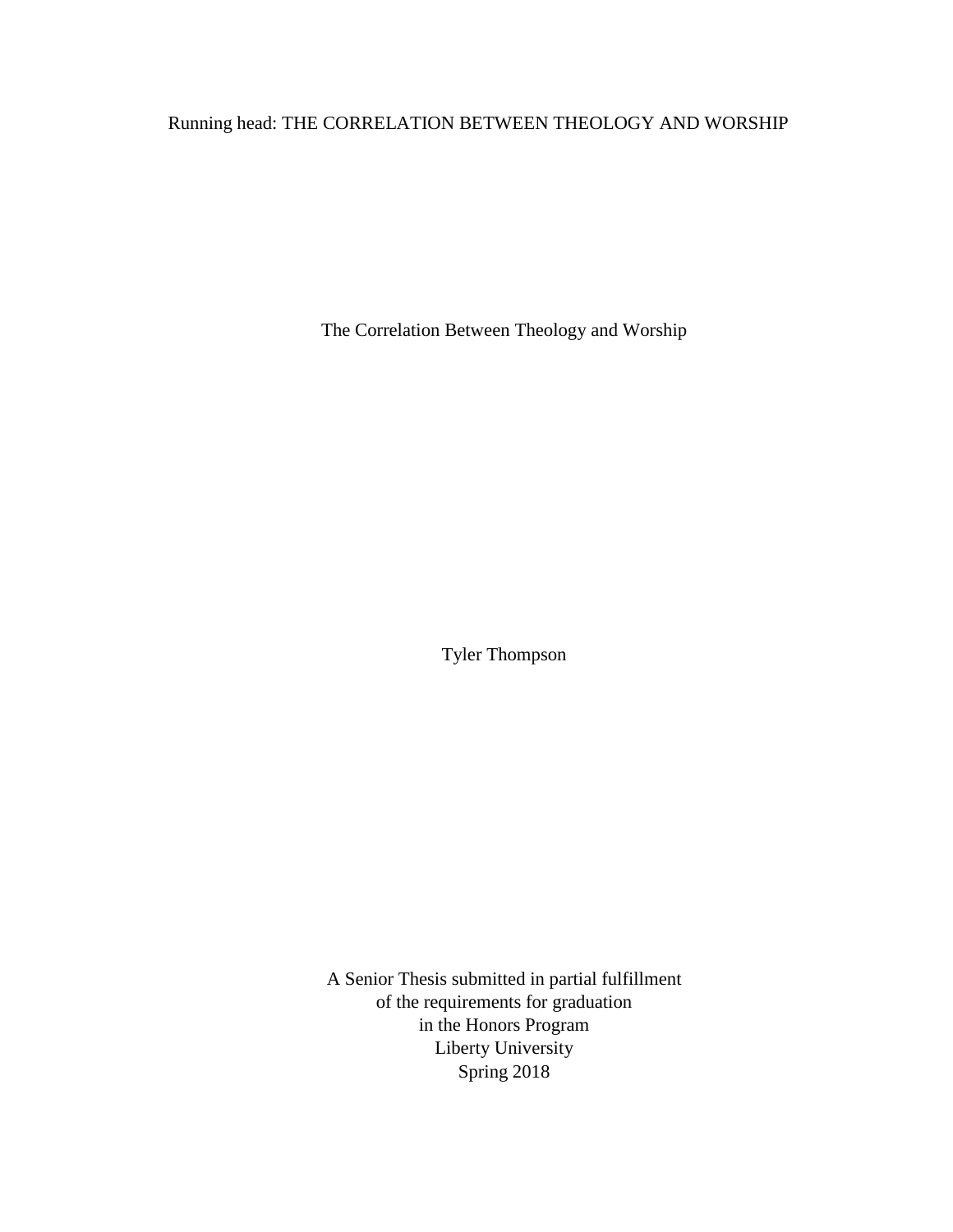Acceptance of Senior Honors Thesis

This Senior Honors Thesis is accepted in partial fulfillment of the requirements for graduation from the Honors Program of Liberty University.

> Rick Jupin, D.M.A. Thesis Chair

\_\_\_\_\_\_\_\_\_\_\_\_\_\_\_\_\_\_\_\_\_\_\_\_\_\_\_\_\_\_

Keith Cooper, M.A. Committee Member

\_\_\_\_\_\_\_\_\_\_\_\_\_\_\_\_\_\_\_\_\_\_\_\_\_\_\_\_\_\_

David Wheeler, P.H.D. Committee Member

\_\_\_\_\_\_\_\_\_\_\_\_\_\_\_\_\_\_\_\_\_\_\_\_\_\_\_\_\_\_

Chris Nelson, M.F.A. Assistant Honors Director

\_\_\_\_\_\_\_\_\_\_\_\_\_\_\_\_\_\_\_\_\_\_\_\_\_\_\_\_\_\_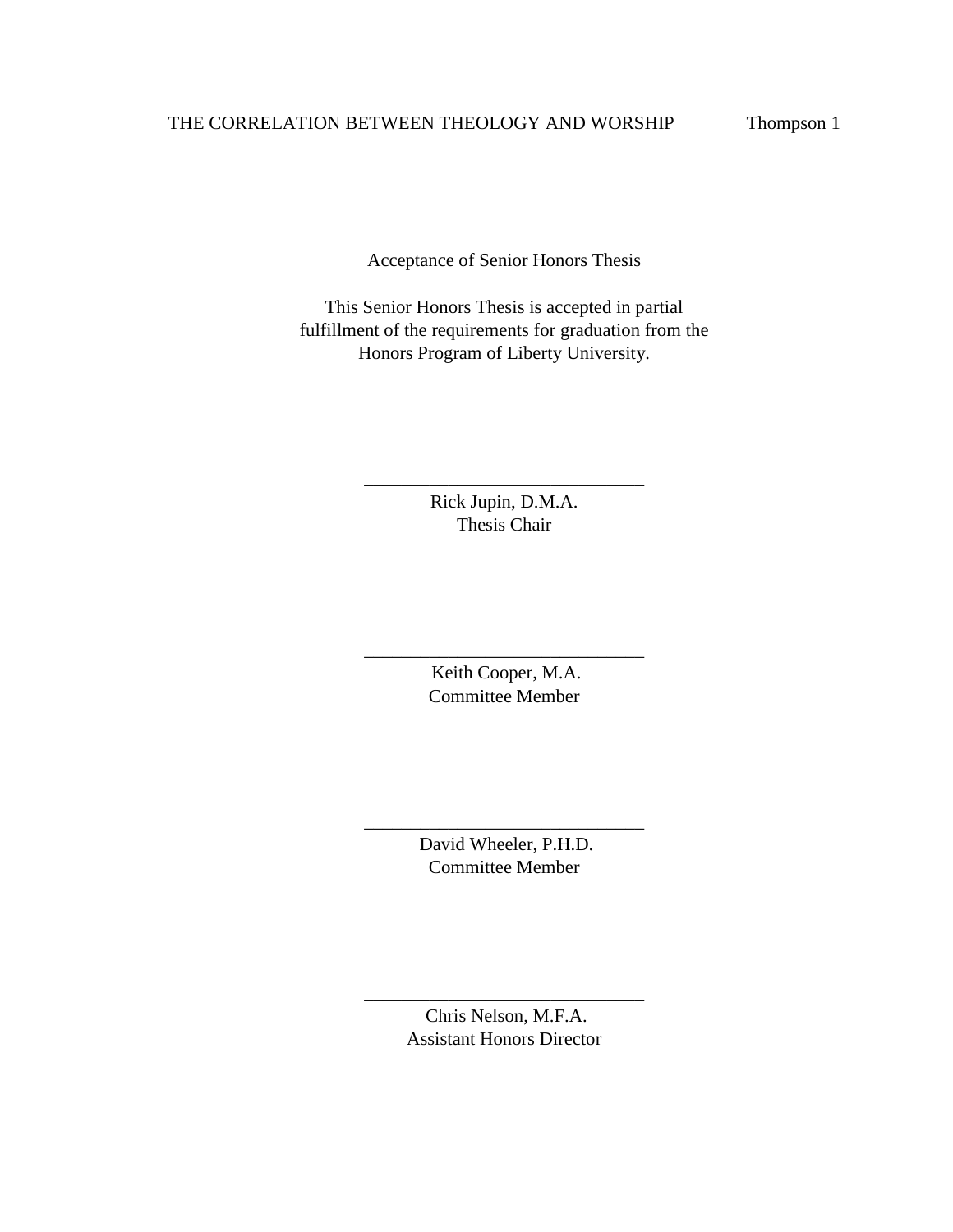.

\_\_\_\_\_\_\_\_\_\_\_\_\_\_\_\_\_\_\_\_\_\_\_\_\_\_\_\_\_\_ Date

## Abstract

This thesis will address the correlation between theology and worship. Firstly, it will address the process of framing a worldview and how one's worldview influences his thinking. Secondly, it will contrast flawed views of worship with the biblically defined worship that Christ calls His followers to practice. Thirdly, it will address the impact of theology in the life of a believer and its necessity and practice in the lifestyle of a worship leader.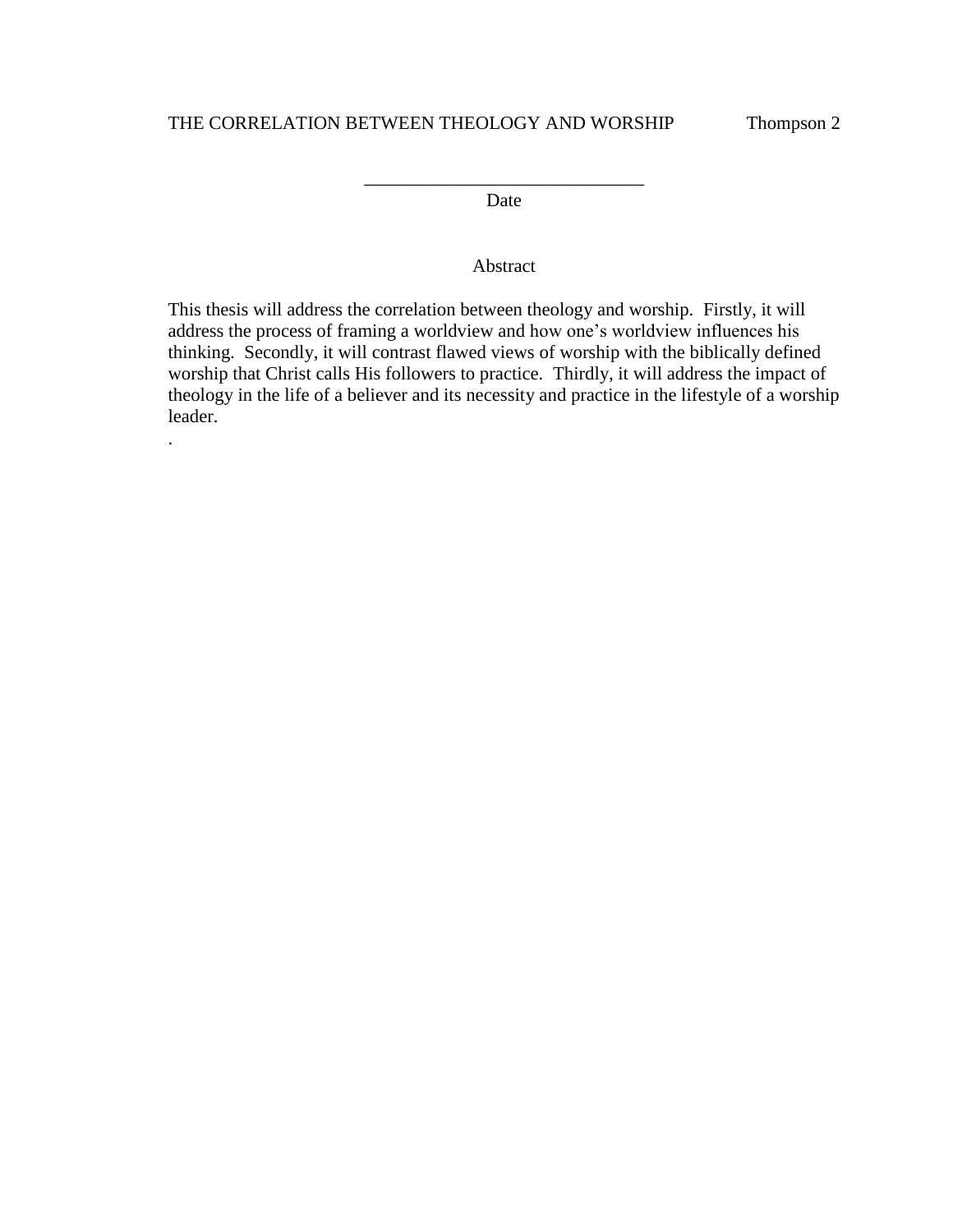## THE CORRELATION BETWEEN THEOLOGY AND WORSHIP Thompson 3 **The Correlation Between Worship and Theology**

#### **Introduction**

Since creation, mankind was designed to devote its heart, soul, and mind to the Sovereign God of all (Rom. 1:18-20). As an outward sign of this commitment and devotion, mankind would live in accordance with the established, inerrant, and absolute truths of God (Matt. 22:37, John 17:17). Unfortunately, as a consequence of man's disobedience, many beliefs have arisen which tempt mankind to replace God's absolute truth as the basis of their worldview (Rom. 1:18-32, 3:10, 5:12). Thus, mankind can either choose to adhere to one of two worldviews: One established upon the truth of God's word or one which follows the philosophies, ideologies, and beliefs of men (Matt. 12:30, Luke 11:23). Adherence with either worldview is revealed in a believer's habits, who they interact with, and who resides in their circle of influence. Consequently, if either of these two worldviews define a believer's lifestyle it will also define his worship. (Insert quote from author here) If a believer chooses to follow the ideas of men (Romans 1:18-32) in place of God (Gen. 1, Rev. 22), then he is prevented from worshipping God as He intends. Christ alludes to a time when God will once again be worshipped as He intended:

"But the hour is coming, and is here, when true worshipers will worship the Father in spirit and truth, for the Father is seeking such people to worship him. God is spirit, and those who worship must worship in spirit and in truth." (John 4:23-24).

Yet, what does it mean to worship the Lord "in truth"? It means to worship God while having a right understanding of Who He is and what He has done. With this right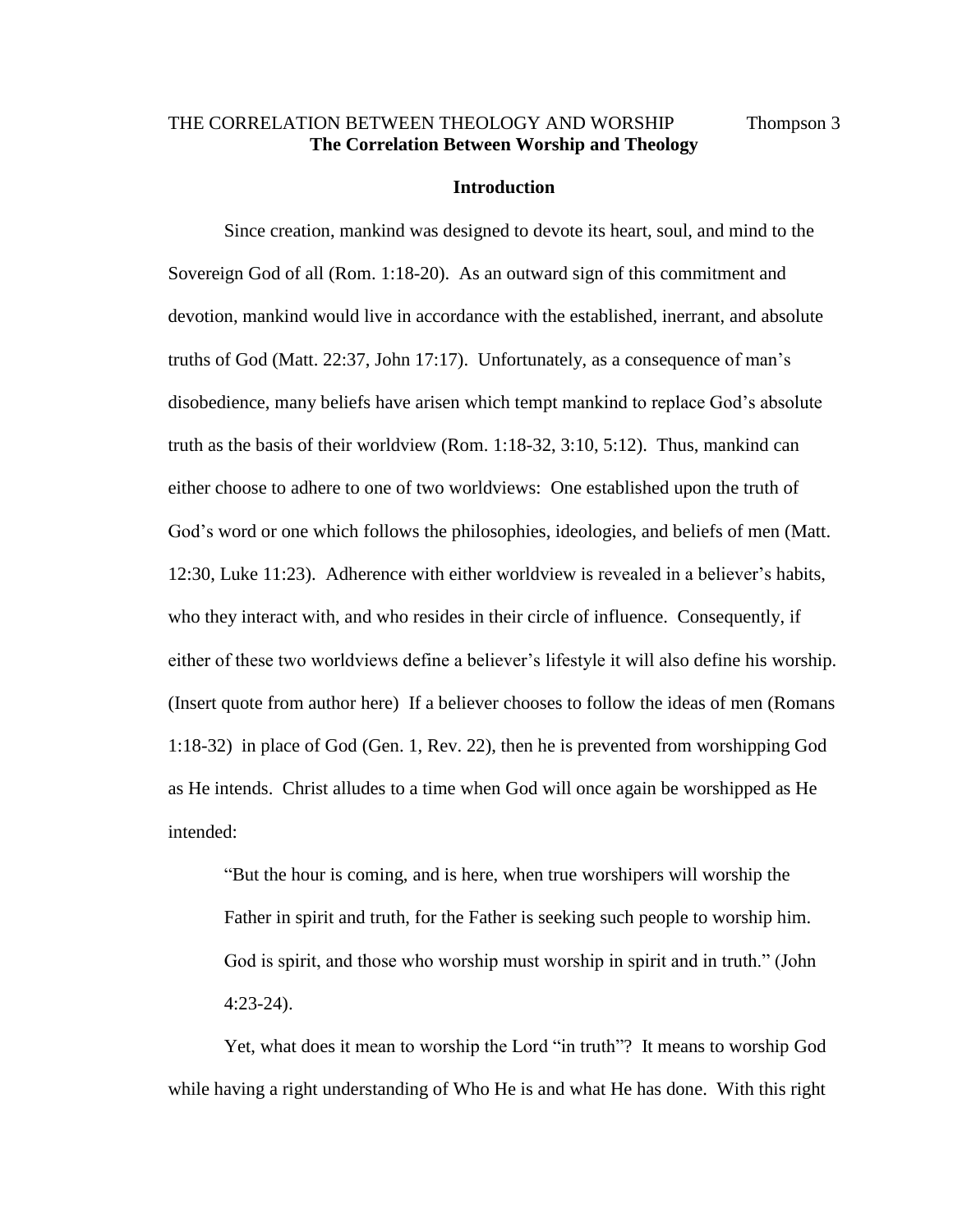THE CORRELATION BETWEEN THEOLOGY AND WORSHIP Thompson 4 understanding, the believer's heart is compelled to inquire what God would have him to do as each situation arises ( Ps. 27:4). Equipped with this understanding of the Lord, what the bible refers to as "the fear of the Lord," the believer's heart, soul, and mind are transformed to a place where he is able to worship the Lord rightly (Prov. 1:7). Consequently, when the believer allows this to permeate every aspect of his life, he is indeed worshipping in all aspects of His life. This contrasts with the worship of the Samaritans, whose worship was founded upon ignorance or a false understandings of God (John 4:22). For without biblical truth and prayer (a believer's consultation with God regarding all aspects of his life) an individual's worship is not based upon God's truth but upon a façade created in their mind (Prov. 4:7, John 4:24, Rom. 1:18-32). Therefore, if we are to think of worship as encompassing the believer's entire lifestyle, then the believer must seek God's truth regarding how He calls them to "live" and what it means to "live." It was the apostle Paul who, through the power and guidance of the Holy Spirit, concluded that "for me to live is Christ" (Philippians 1:21). Yet, what does this mean? In essence, it involves a relationship with Christ and a dedication to His teachings. David Wheeler, Professor of Theology at Liberty University, states that our relationship with the Lord is "the most important relationship, and the one we need to get right first."<sup>1</sup> For the Christian, Christ is not only his priority but the all encompassing definition of what it is "to live." Indeed, for the Christian, "to live is Christ." (Philippians 1:21).

<sup>1</sup> . (Wheeler, 198).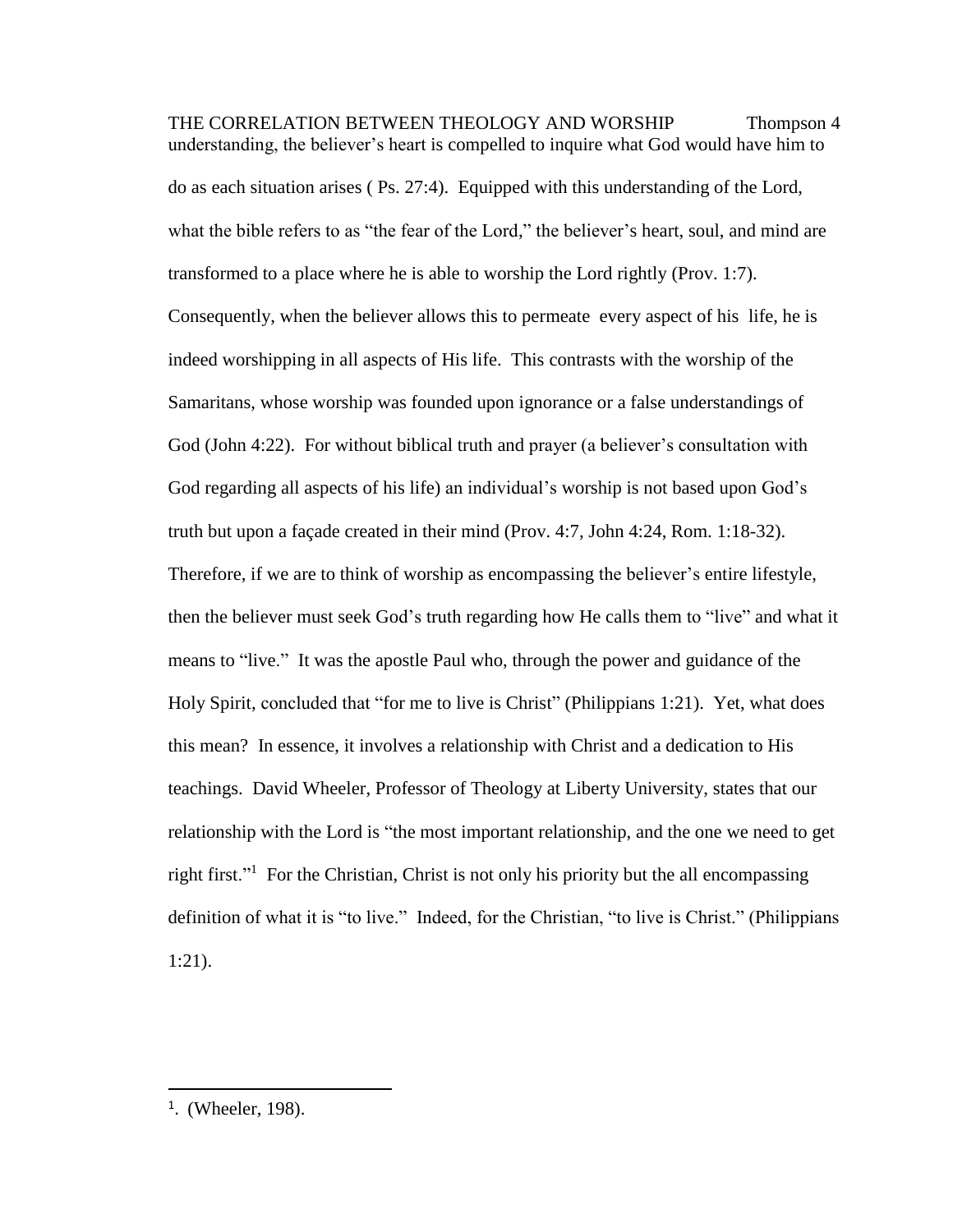THE CORRELATION BETWEEN THEOLOGY AND WORSHIP Thompson 5 How then does one practice a lifestyle of worship? Certainly not through reliance upon his own strength, for in his strength, devoid of the strength of God, one will always "fall short" in bringing God glory (Romans 3:10, 23). Rather, the Christian life is characterized by his relationship with Christ, the constancy of his consultation with Christ in prayer regarding all aspects of his life, and his reliance on the Holy Spirit's power and prompting (John 14:16). Thus, for the Christian, this way of living is his worship (Ps. 139:23-24). Yet, how is a believer sure if he is traveling down the "path of righteousness"? (Pro. 2:20, 4:11). Firstly, by understanding that to live righteously is to live completely sold out to the commands of God and the teachings of Christ. Secondly, by realizing this lifestyle is not possible in one's own strength, but is only possible through the power of the Holy Spirit. In the language of Christians, this is referred to as "abiding in Christ" and "abiding in the Holy Spirit." This expression of worship also defines how one is to love the Lord (John 14:15). Fortunately, by relying on the power of the Holy Spirit, many believers do worship the Lord "in spirit and in truth" as their life is characterized by living for Christ and in so doing, loving Christ with all their heart, soul, and mind (Matt. 22:37, Luke 10:27, John 4:24; 14:16). To "love the Lord your God with all your heart, soul, and mind" requires a desire within the believer to give his heart, soul, and mind to Christ. This very desire is implanted by the Holy Spirit. Agreeing with, or "abiding with" the Holy Spirit in such a manner allows the Holy Spirit to work within the believer in such a way as to change them. In so doing, it is actually the work of the Holy Spirit that is doing the changing inside the person and the believer (2 Cor. 5:14). Agreeing with the Holy Spirit and acting upon that which He is compelling a believer to do is the believers act of worship. Alas, many believers choose to suppress this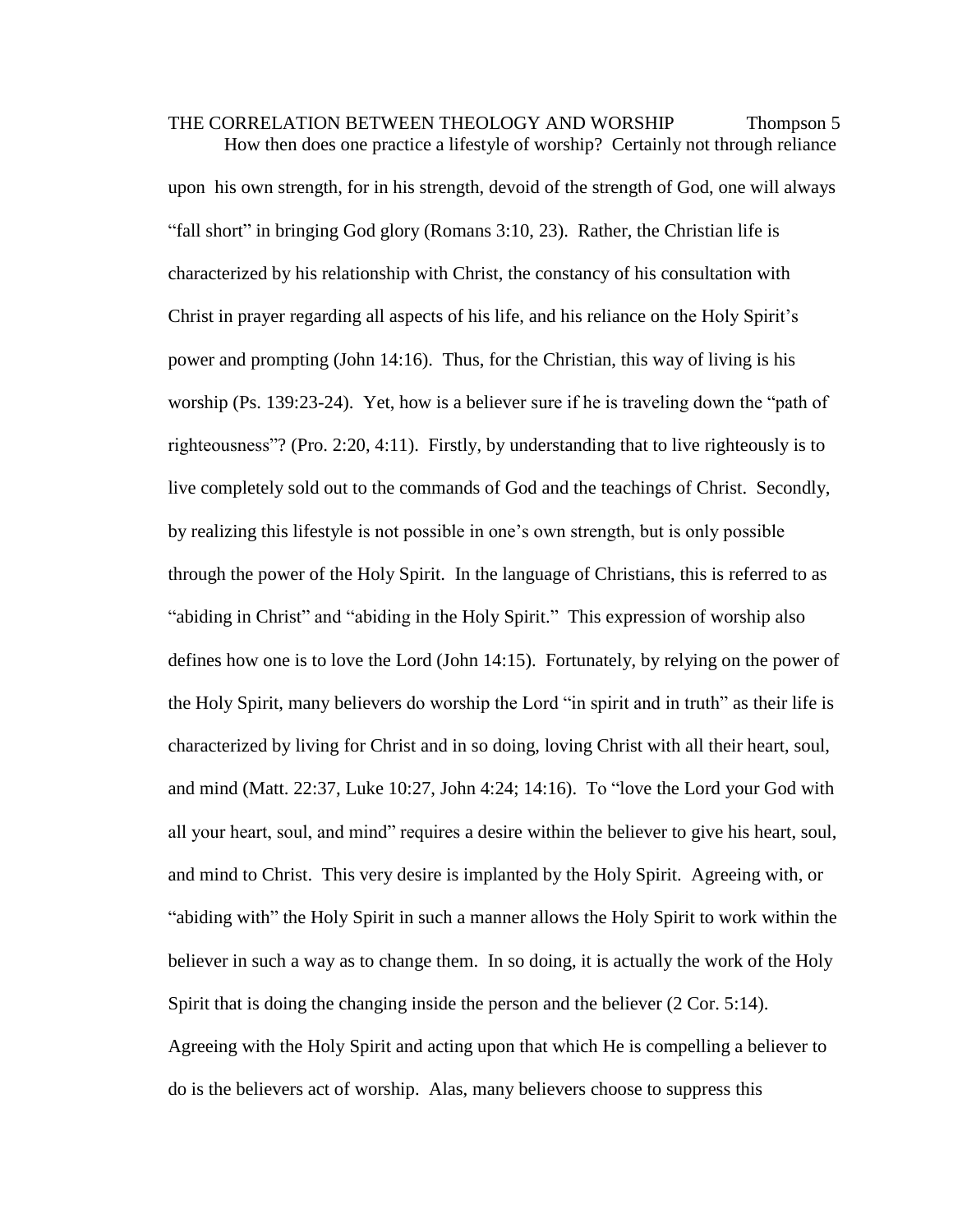THE CORRELATION BETWEEN THEOLOGY AND WORSHIP Thompson 6 compelling of the Holy Spirit. This is what many Christians refer to as "quenching the Holy Spirit." If this be a believer's common practice, he is called to examine himself (2 Cor. 13:5) and renew his mind constantly (Romans 12:2) so that he might live his life "as a living sacrifice, holy and pleasing to God" which is his "true and proper worship" (Rom. 12:1 NIV). This constant inquiring of God, resulting in action on the part of the believer which reflects the change that God is doing in him, is evidence of and a testimony to his right relationship with God. True worship then results from a right relationship with God. This relationship, requiring constant interaction in order to flourish, is at the very core of what is required for one to worship. When this relationship is constant and regularly cultivated, its flame burns brightly and the smoke of this flame is a fragrant offering to God. What happens then when this relationship is not cultivated? Does this flame continue to burn brightly for all to see? Or is it all-together quenched? What role then does quenching of the Holy Spirit play in the neglect of "true and proper worship" in the church?

#### **Quenching the Holy Spirit, the source of Negligent Worship**

"The beginning of wisdom is this: Get wisdom. Though it cost you all you have, get understanding" (Pro. 4:7).

How does that sit with you? What is one to do with this biblical mandate? Even as you read this and probe your mind for an answer, are you seeking wisdom that can only come from Him? (James 3:17). Could it be, that the manner in which we respond to this mandate is proportional to our willingness to seek after God and in so doing worship Him? Wait. Don't Answer. Pray instead (Philippians 4:6). Now, recall our Lord and Savior's direction on how we are to love Him: "If you love me, you will keep my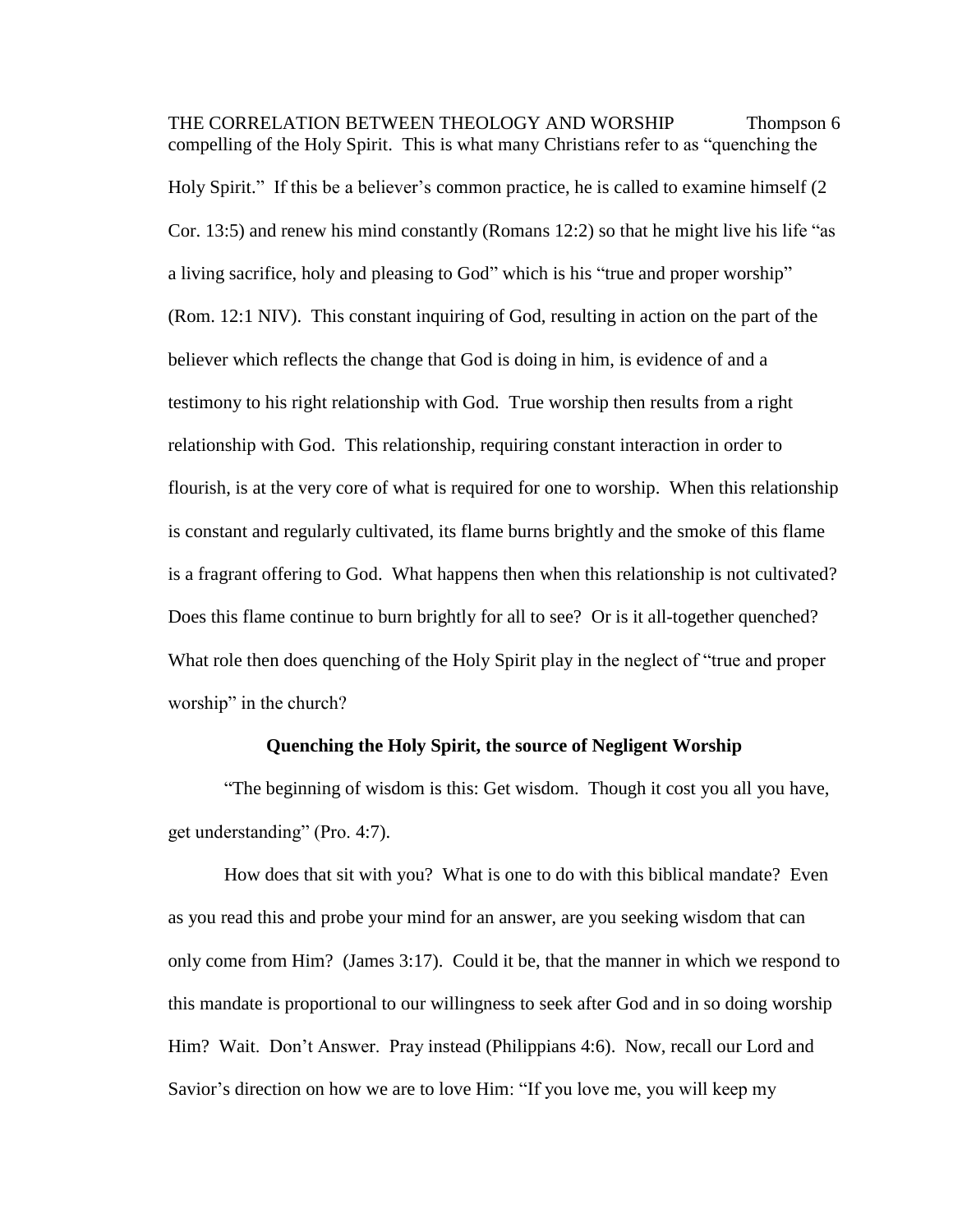THE CORRELATION BETWEEN THEOLOGY AND WORSHIP Thompson 7 commandments" (John 14:15). Now, examine your life. How often and in what situation do you think the wisdom that comes from the Lord permeates all of your heart, soul, and mind? In 10 percent of the situations? In 50 percent of the situations? In 90 percent of the situations? Is not every situation "an opportunity" for one to apply his knowledge of God and in so doing apply the wisdom of God to every situation of his life? What then compels the believer to seek after the wisdom of God in every situation of his life? The Bible says that it is "the fear of the Lord" (Pro. 1:7). According to John Piper, the fear of the Lord, or reverence for the Lord, compels the believer to seek His wisdom in every situation.<sup>2</sup> It is a holy and righteous fear not of what God would do to the believer, but what it would be like to live apart from  $God.^3$  For wisdom is the application of knowledge. Could it be, that lack of worship stems from lack of knowledge and or understanding? Conversely, as the believer grows in the "grace and knowledge" of the Lord, does the depth of his worship increase (2 Pet. 3:18).

If we are honest, how often do we lead our lives based upon human philosophies and traditions not found in the biblical texts? Likewise, if worship has everything to do with how we live our life, who or what are we worshipping when we live our life in that manner? If the believer seeks after the Lord, the scriptures will remain as the guide for his lifestyle. The degree to which a Christian abides in the spirit is in direct proportion to the degree to which he adheres to a Christian worldview. That is to say, when a Christian fully embraces a biblical worldview, it is the result of abiding in the Holy Spirit (John 14:16).

<sup>2</sup> . https://www.youtube.com/watch?v=m8Qby8TKLME

<sup>3</sup> . https://www.youtube.com/watch?v=m8Qby8TKLME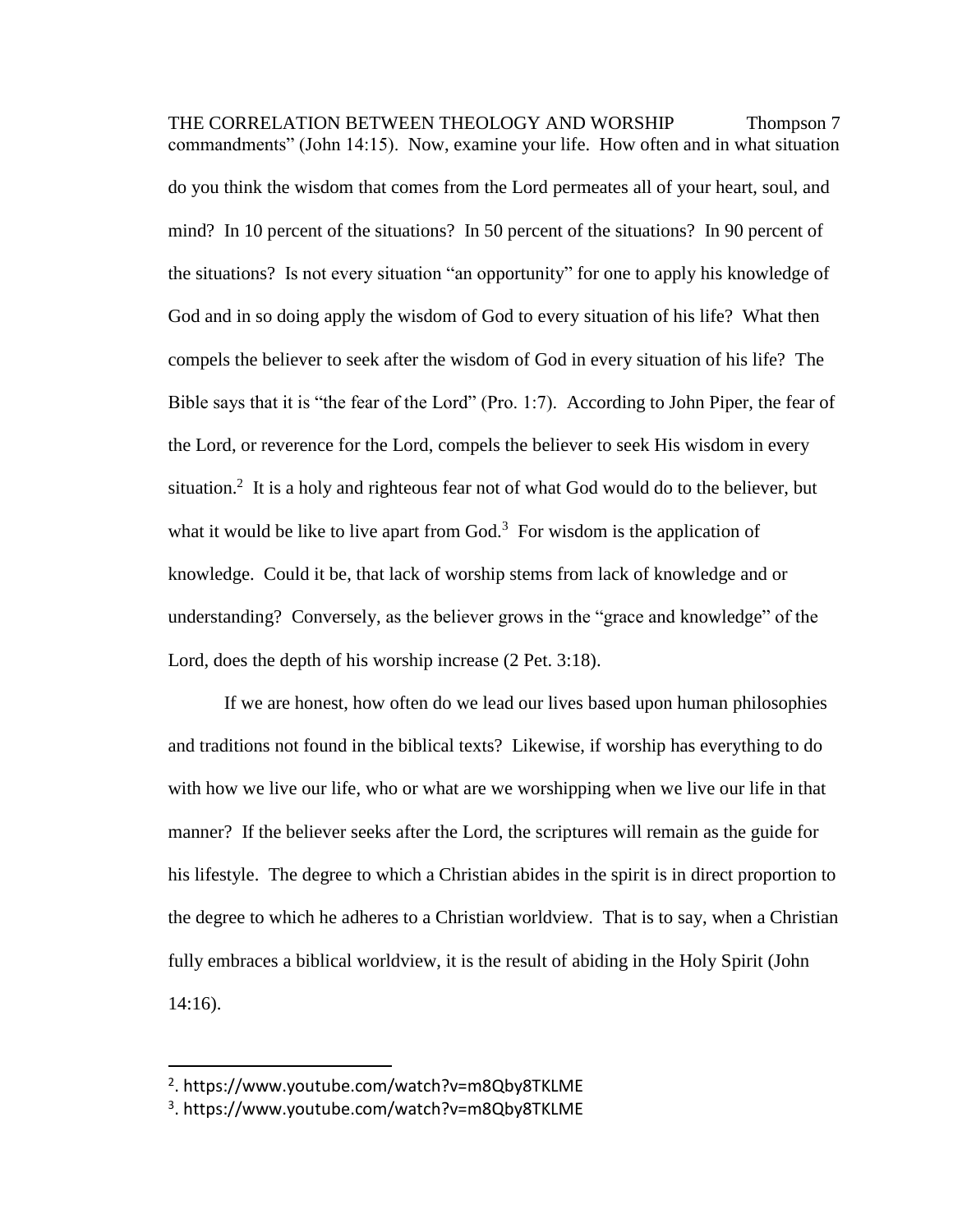## THE CORRELATION BETWEEN THEOLOGY AND WORSHIP Thompson 8 **The Building Blocks of Worldview**

Where do other paths of worship lead? If the individual is not to worship the Lord in truth, to what is their worship given? It is to the philosophies and teachings of men. Though containing aspects of truth, these possess flawed methods of thinking (Eph. 5:6, Col. 2:8). Examples of man's philosopies are evolution, subSome many believe in the subjectivity of truth. Other may believe individual value is external. Still more may believe evolution is absolute. Such individuals may also believe the material world exists as the result of random processes of chance and natural selection through which the weakest of creatures are eliminated. Consequently, those who hold to this mindset view mankind as one such creature, having evolved from a primitive stage to its current form and is therefore disposable if lacking societal value. However, when an individual founds their worldview upon the word of God, their perception of the world around them is quite different indeed. To an even greater extent, an increase in a believer's understanding of God's word transforms their thinking regarding biblical concepts. One such example is found in the understanding of the term "worship."

#### **Misconceptions Regarding Worship**

Within both the biblical and secular world, there have been, and continue to exist, common misconceptions held with regard to the term worship. Amongst members of the secular world, worship was commonly believed to be a primarily religious term. Consequently, those who do adhere to such a mindset may also view worship as inapplicable as they devote themselves not to a synagogue, temple, mosque, or church, but rather, to a business, career, or maybe even their family. Such individuals fail to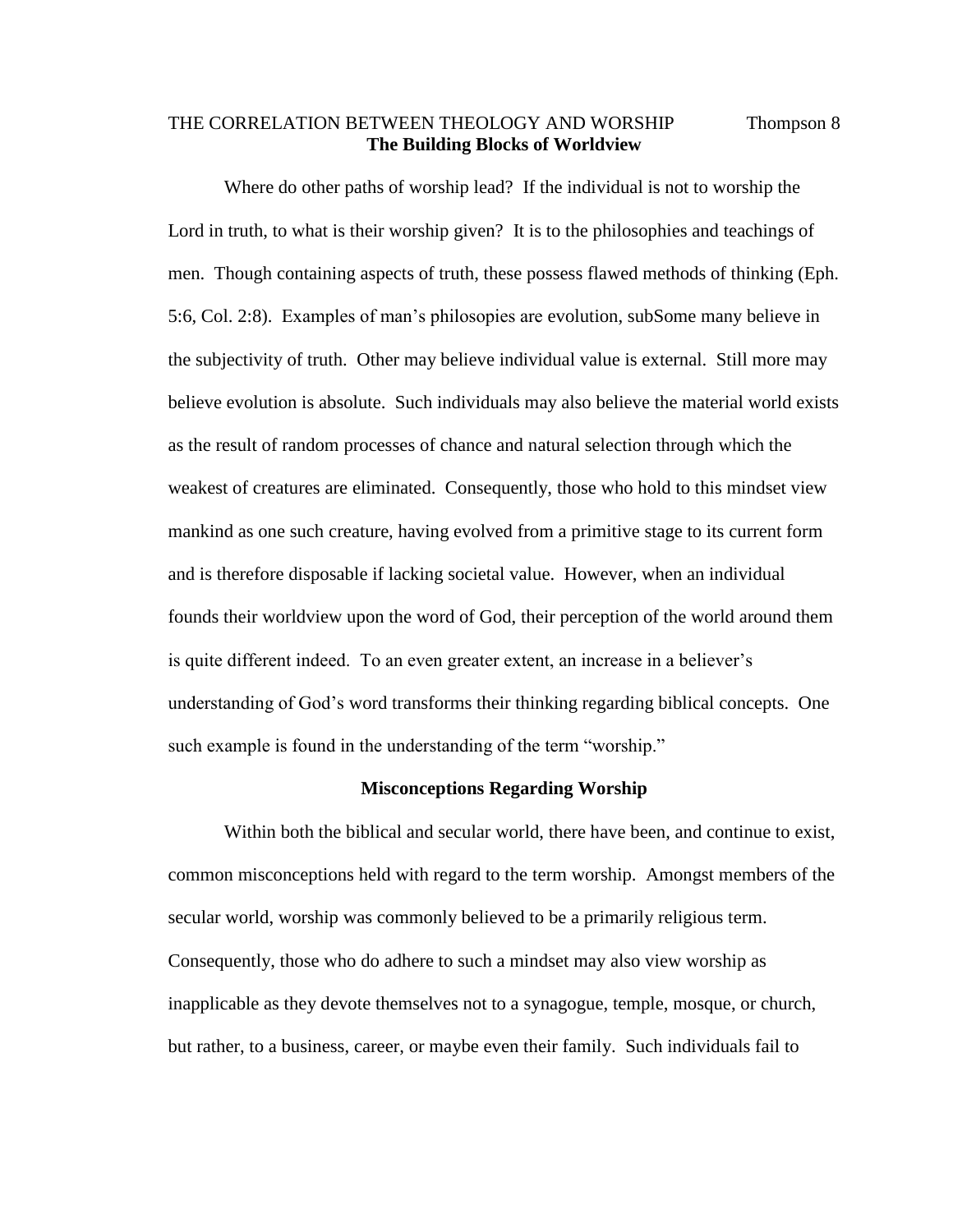THE CORRELATION BETWEEN THEOLOGY AND WORSHIP Thompson 9 realize that worship is applicable to all members of the human race. Misconceptions regarding the term worship also exists within the church.

In time past, and to a certain extent today, there exists a mindset which perceives the term "worship" synonymously with church music. Yet, not all church music was viewed as worship. Rather, such an honor was bestowed upon congregational periods of singing. Essentially, an individual could only worship when singing in a church. During a time when this mindset remained prevalent in the church, many individuals viewed the times of offering, prayer, and even preaching as separate functions from worship. Though it is unsure whether such a mindset remains prominent, studies by biblical scholars have revealed that worship involves much more than the singing of songs. (A.W. Tozer, D.A. Carson). Yet, what does it mean to truly worship?

#### **What Is Worship?**

According to biblical scholars, worship is a lifestyle practiced by both men and women, religious and carnal, young and old (Tozer, Piper, Carson). The idea of worship is the idea of devotion and the bestowing of reverence. Such reverence is not particular to any one thing, but can be directed toward any person, any place, or even any thing. Determining the focus of an individual's worship, that which they hold most dear, can be determined by observing where they invest the most of their time, finances, and mental energies. For the believer, there exists a command to place such investment towards God:

"You shall have no other gods before<sup>[\[a\]](https://www.biblegateway.com/passage/?search=Exodus+20%3A3-5&version=ESV#fen-ESV-2055a)</sup> me. You shall not make for yourself a carved image, or any likeness of anything that is in heaven above, or that is in the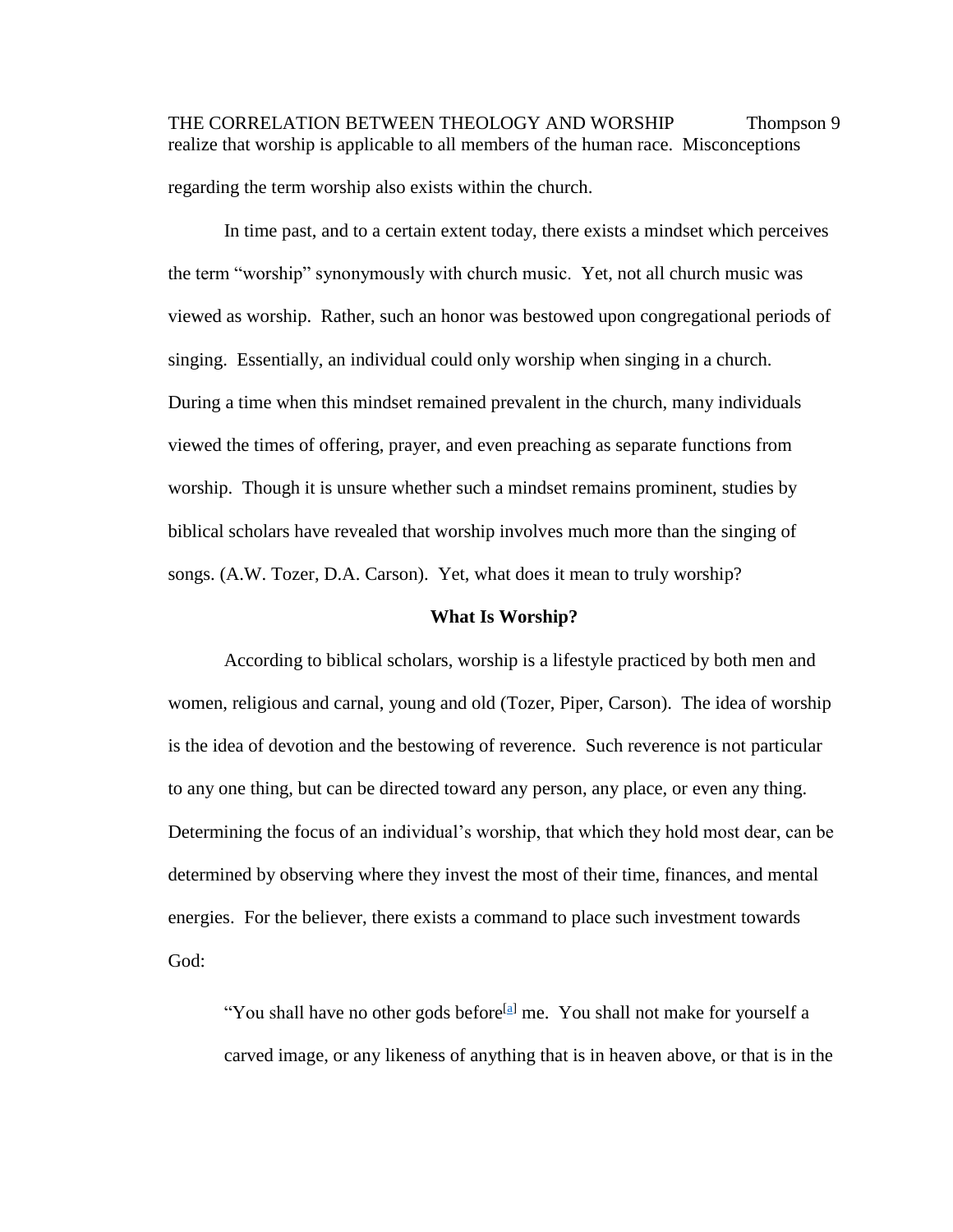## THE CORRELATION BETWEEN THEOLOGY AND WORSHIP Thompson 10 earth beneath, or that is in the water under the earth."

(Ex. 20:3-4)

"You shall love the Lord your God with all your heart and with all your soul and with all your strength and with all your mind." (Luke 10:27).

Since God exists as the Creator and sustainer of this universe and is the only One to have existed before the establishment of time itself, He alone is worthy all Glory, Honor, and Praise (Is. 42:12, Jer. 13:16, Ps. 115:1). Unfortunately, after the occurrence of the fall and the incursion of sin into mankind's nature, aspects of creation began to receive the directed focus, the worship, which the Sovereign God alone justly deserves. The Lord's feelings on such action is clear:

"You shall not bow down to them or serve them, for I the LORD your God am a jealous God, visiting the iniquity of the fathers on the children to the third and the fourth generation of those who hate me," (Ex. 20:5).

God, not needing our worship, but knowing that He alone deserves such glory and Honor, justly and righteously punishes those who refuse to give Him the honor He is due (quotation please). Yet, even when focusing on perfectly harmless things, a believer can deny God the worship that He is due. As Oswald Chambers once stated "there are many things that are perfectly legitimate, but if you are going to concentrate on God you cannot do them." 4 Yet, worship is much more than simple lip service. As is seen from the testimony of the prophet Isaiah, God desires the full and total devotion of an individual's life:

<sup>4</sup> -Oswald Chambers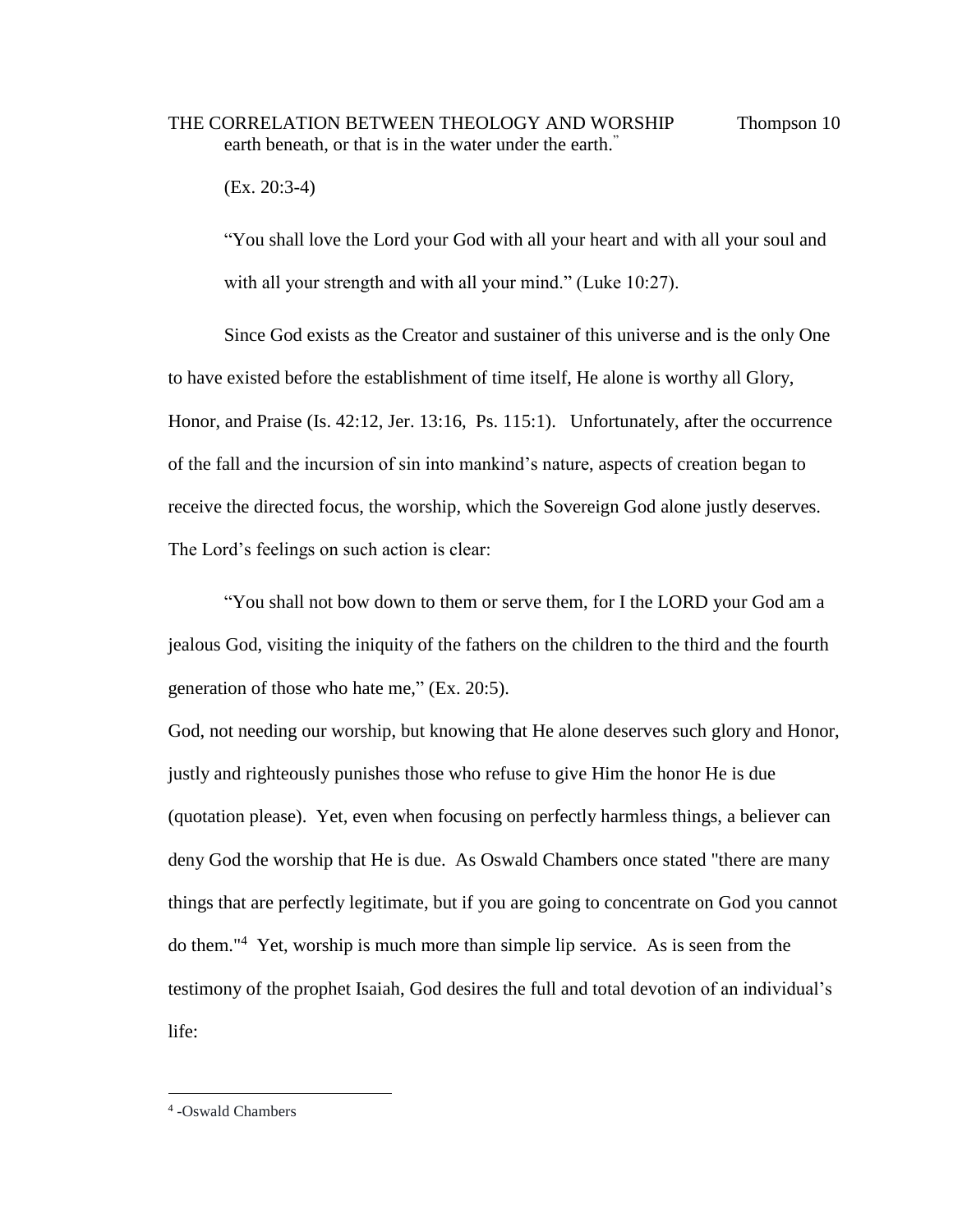THE CORRELATION BETWEEN THEOLOGY AND WORSHIP Thompson 11 "These people come near to me with their mouth and honor me with their lips, but their hearts are far from me. Their worship of me is based on merely human rules they have been taught." (Is. 29:13).

By all accounts, according to the prophet Isaiah, the children of Israel were doing everything correctly, but their worship was nothing more than a simple ritual, a routine in which their hearts were not dedicated to the Lord. Yet, true worship of the Lord also requires humble submission to His authority and willing, non-begrudging obedience to His commands (Col. 3:23, Philippians 2:14). Indeed, if we knew better Who He is and what He has done, our begrudging and reluctant attitude would subside all together.

A pivotal point of worship is possessing an understanding of God's sovereignty and Lordship. So what is sovereignty? Merriam-Webster defines it as "one that exercises supreme authority within a limited sphere."<sup>5</sup> However, since God is the creator of all, He is thus Sovereign of all as he possesses no limits to His sphere of influence. Nothing more clearly explains the sovereignty and Lordship of God than the Revelation account (Return to Worship). In this account, much of the worship which occurs in this book of prophecy surrounds the throne of God. Yet, in our culture, we are not accustomed to this idea of a throne, the closest equivalency we have is a president. The best way to understand the worship of heaven is to understand the significance of the throne and what it symbolizes. "A throne portrays sovereignty and authority." 6 Therefore, when we acknowledge the throne, we are acknowledging that God alone is the ruler over ALL creation. Not some. Not most.  $ALL<sup>7</sup>$  He alone is worthy of our praise

<sup>5</sup> https://www.merriam-webster.com/dictionary/sovereign

<sup>6</sup> Ron Owens.

<sup>7</sup> Ron Owens.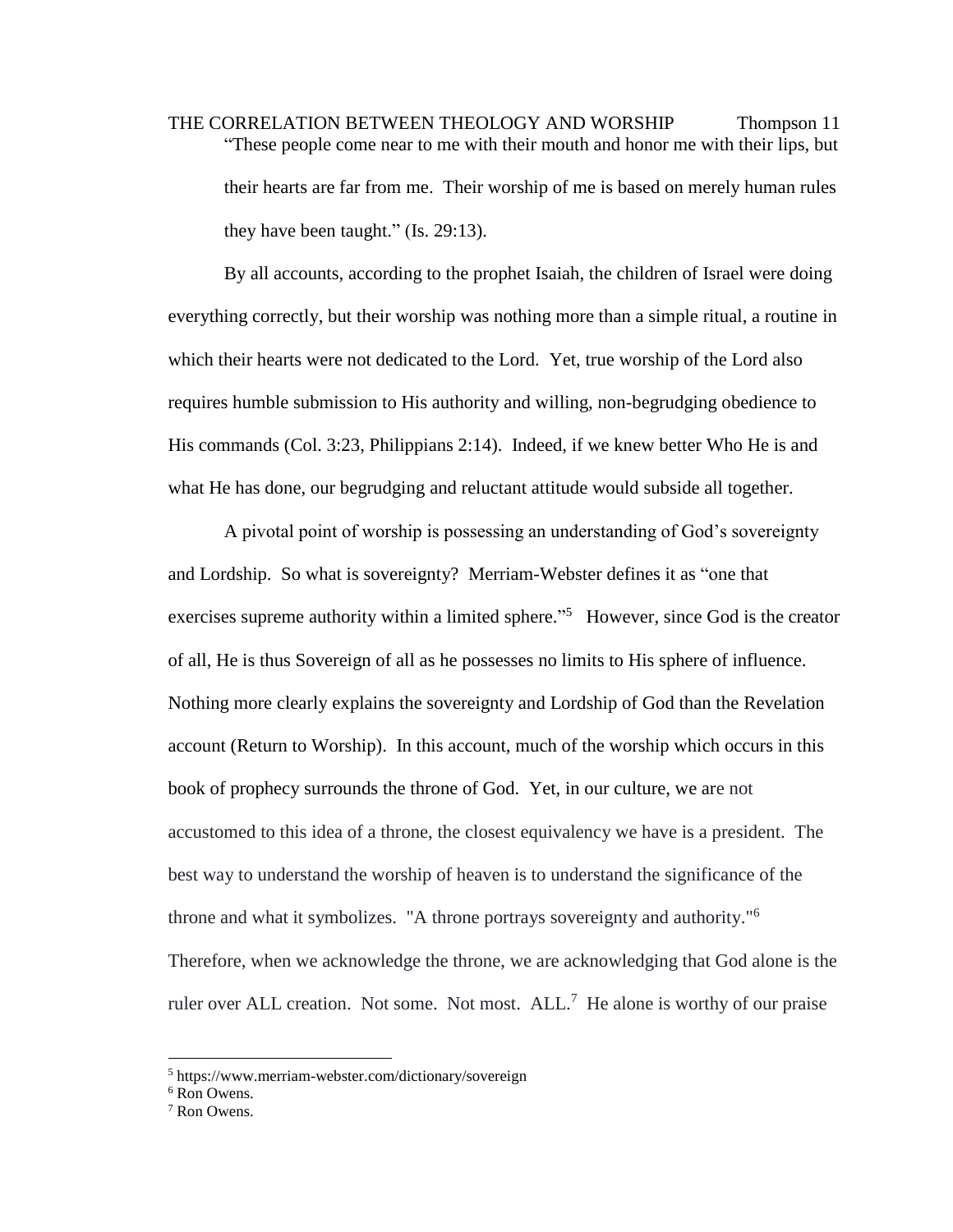THE CORRELATION BETWEEN THEOLOGY AND WORSHIP Thompson 12 and no man or woman, believer or unbeliever, is worthy to touch His Glory. Our worship must be centered around the truth of Who He Is! Only then can we offer true, genuine worship that is pleasing to Him, for "[t]here is no authentic worship without acknowledgement of the authority of God."<sup>8</sup>

## **Submission to God Is Worship**

"We must always yield our actions and attitudes under Christ's authority."<sup>9</sup> One cannot fully understand worship without understanding the importance of submission. For genuine worship of God to occur, their must exist complete brokenness of self and absolute submission of all areas of life to the Lordship of God. Most of us are quite accustomed to doing things our own way and making excuses for our behavior when it doesn't exactly line up with what we see in scriptures. This was certainly true in my life. Submission to God's authority and His commands clearly laid out in the scriptures is never easy. For, as humans, we desire our way (Isaiah 53:6). Yet, if a believer is to truly worship the Lord, they must realize that worship is "a matter of the heart" and involves "be[ing] doers of the Word and not hearers only" (James 1:22).<sup>10</sup> Such was the issue with the Israelites. Though they were more than willing to perform works as a type of worship in order to receive God's blessings, they did not desire to surrender to God's authority. They did not wish to submit to His Lordship over their every waking moment. The prophet Samuel said it best to King Saul:

<sup>8</sup> Ron Owens.

 $<sup>9</sup>$ . (Wheeler, 214)</sup>

<sup>&</sup>lt;sup>10</sup>. (Ron Owens\_Return to worship).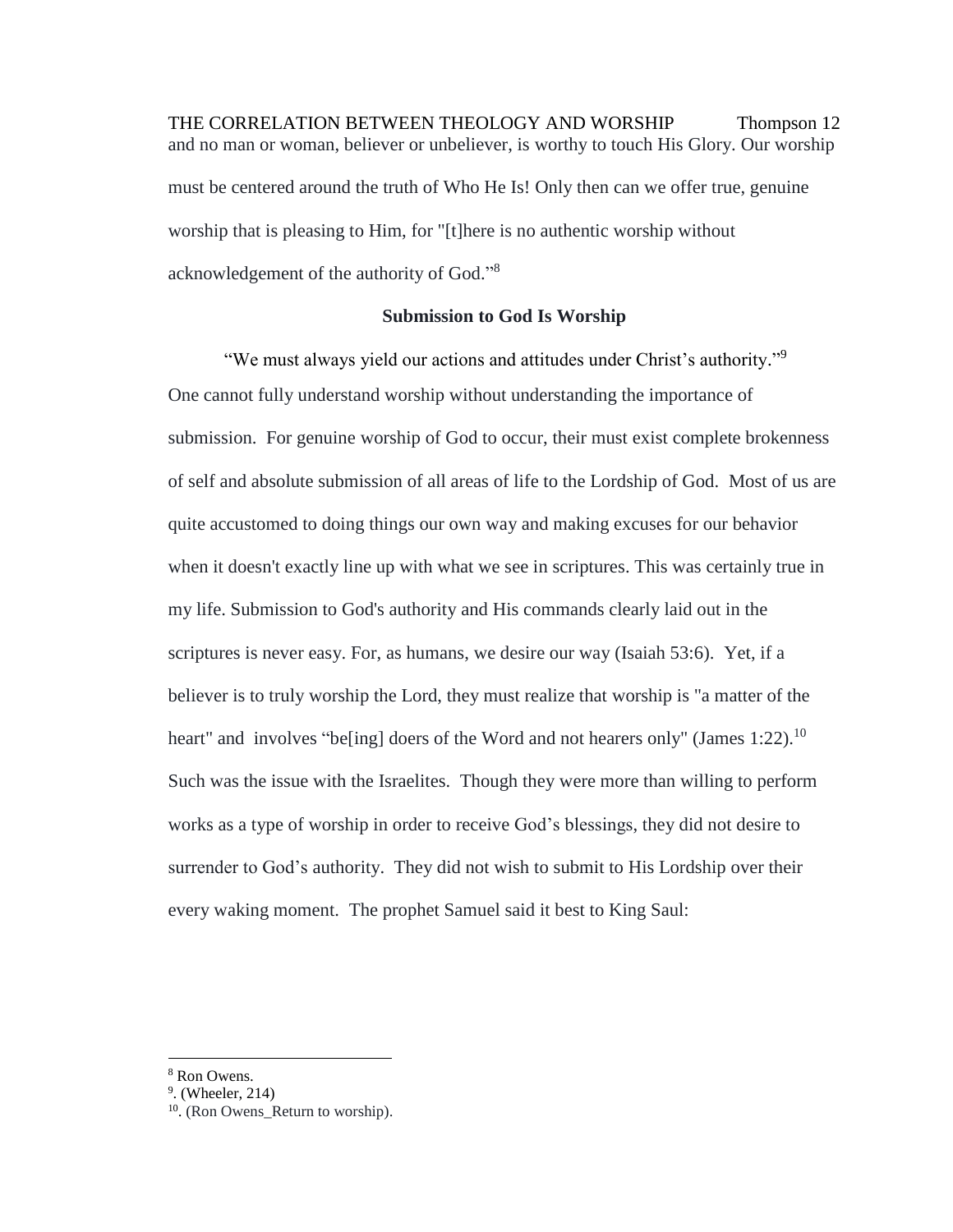THE CORRELATION BETWEEN THEOLOGY AND WORSHIP Thompson 13 "Has the Lord as great delight in burnt offerings and sacrifices,

As in obeying the voice of the Lord? Behold, to obey is better than sacrifice, And to heed than the fat of rams." (1 Samuel 15:22).

This truth was later reinforced by Christ during His earthly ministry:

"These people honor me with their lips but their hearts are far from me. They worship me in vain; their teachings are merely human rules."

(Matt. 15:8-9).

Thus, the omniscient, omnipresent, and omnipotent God desires, and even requires, more than an individual's words or even acts of worship, He requires complete and total surrender. No part of an individual's life is to be held back from being placed under subjection to the will of God. Yet many refuse to subject themselves to the Lord. This same sin is committed in the church today (J.I. Packer). Many individuals have mastered the art of "worshiping" in word, going through all the motions. Others may even say that worship is an experience. However, "[t]rue worship is fundamentally objective, not subjective. The object of our worship is God. It begins with Him and it must end with Him." <sup>11</sup> As Warren Wiersbe stated "Our motive must be to please God and glorify Him alone."<sup>12</sup> When a believer's motives are any other than for the glorification of the Lord, then is He being worshipped in TRUTH? How this is practiced in a believer's life is revealed in the Word of God. Thus, if a believer wishes to know

<sup>11</sup> . -Robert E. Coleman

June 24<sup>th</sup>, 2016

<sup>12</sup> Warren Wiersbe\_Real Worship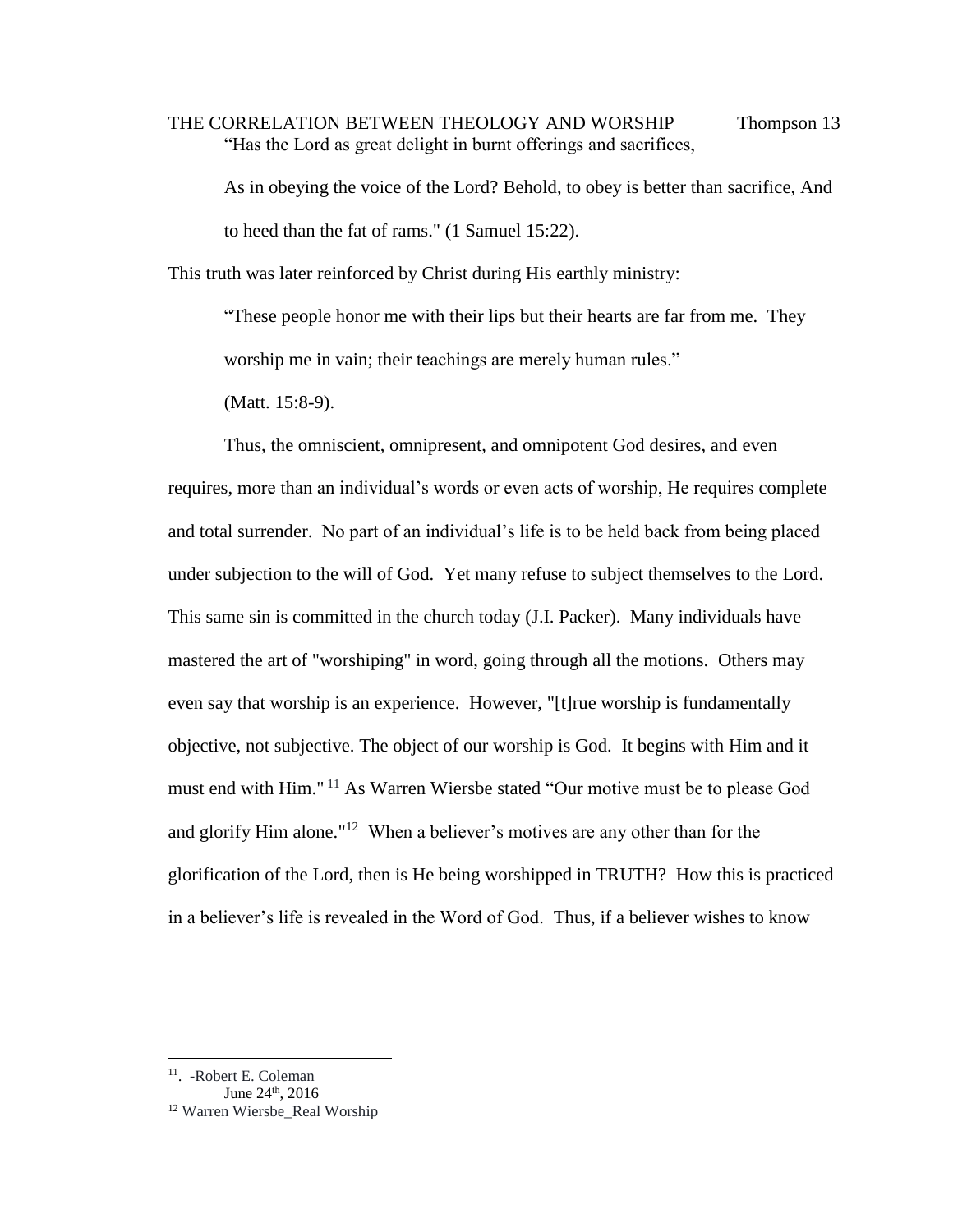THE CORRELATION BETWEEN THEOLOGY AND WORSHIP Thompson 14 and practice a lifestyle of worship for God, then he must seek after and study His truth as found in His Word.

#### **Biblical Attributes of Worship**

In nearly every church within the United States of America, there are portions of Sunday morning and as well as possibly evening gatherings which include music into portions of the service. As previously mentioned, many individuals view this portion of a service as the time of worship for believers. Though worship does involve musical acknowledgement of God's works and attributes a complete and total it also involves an entire lifestyle built upon the teachings of Christ and devotion to His ways. Such a lifestyle contains many characteristics which a believer must continually pursue in obedience to Christ's commands as they live out His teachings. Yet, devotion of one's entire life is neither an easy nor a natural act. For to live for Christ requires denial of self and, consequently, denial of selfish desires. This was the challenge to the believers in the book of Hebrews:

"Therefore, since we are surrounded by so great a cloud of witnesses, let us lay aside every weight, and sin which clings so closely" (Hebrews 12:1).

The idea of sin as a weight involves certain practices which hinder a believer's relationship with the Lord. Specifically, they prevent a believer from living their life, as the Lord desires it to be, to the fullest. In order to live a fulfilled life, believers must choose to "lay aside" such hindrances (Hebrews 12:1). Fortunately, certain aspects of a believer's life are relatively easy to devote to God. Such is not always the case, however, as all believer's typically possess one or more areas which are difficult to dedicate. For some, it may be money. Others, may have difficulty giving their time to the Lord. In my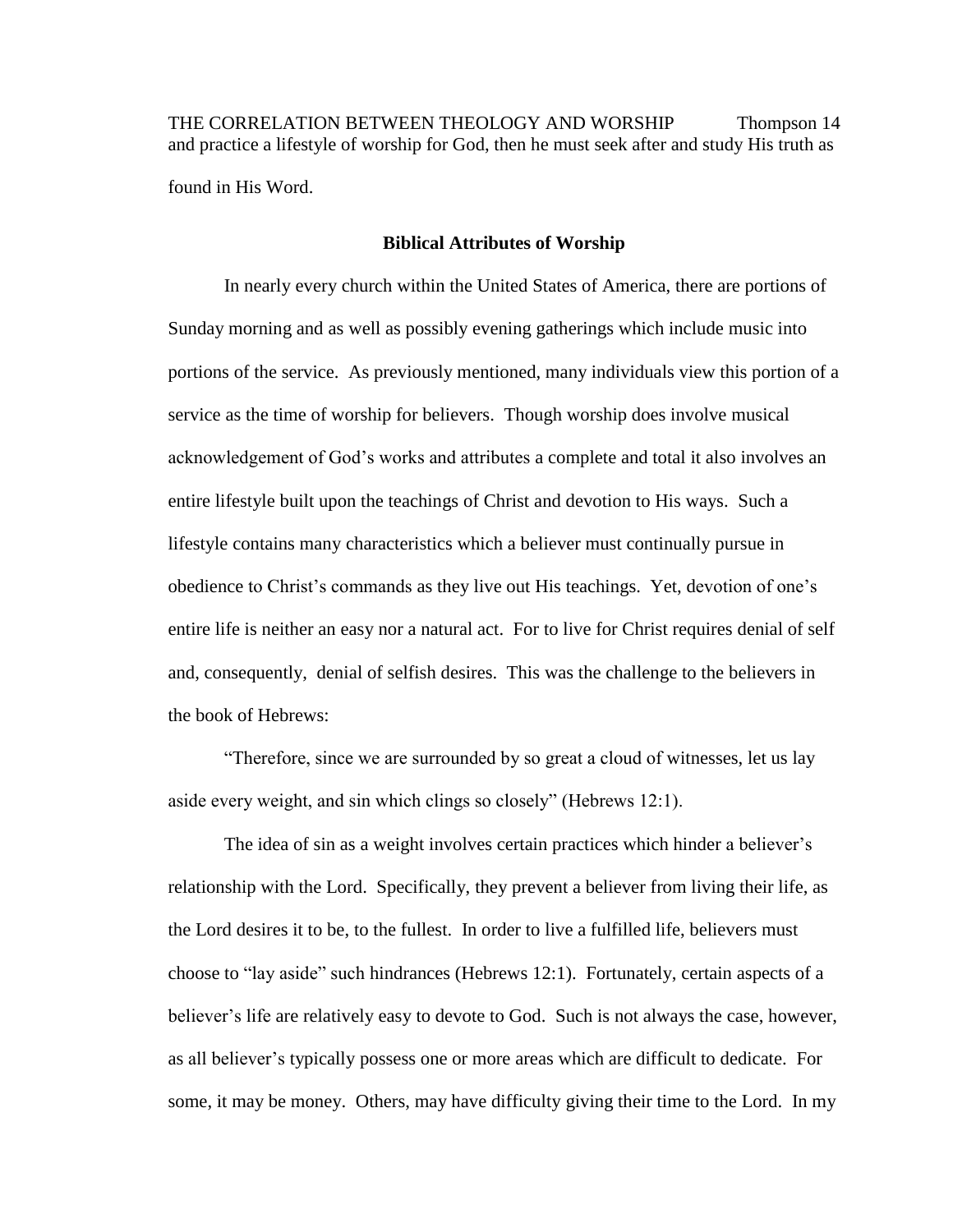THE CORRELATION BETWEEN THEOLOGY AND WORSHIP Thompson 15 own life, a weight which continually hinders my relationship with the Lord yet is difficult to lay aside is dedicating my time "as unto the Lord" (Eph. 6:7). Yet, in addition to laying aside weights which encumber a believer's run, they also must take up several characteristics of righteousness. These characteristics cannot be found within the current, perverted state of mankind's being. Rather, these characteristics are of a righteous and divine nature. Thus they can only be found by pursuing the Lord and studying His guide for the Christian life, the Word. First and foremost of these characteristics of righteousness is love.

## **What is Love?**

 $12$  If we love one another, God abides in us, and His love has been perfected in us.  $13$  By this we know that we abide in Him, and He in us, because He has given us of His Spirit. <sup>14</sup> And we have seen and testify that the Father has sent the Son *as* Savior of the world. <sup>15</sup> Whoever confesses that Jesus is the Son of God, God abides in him, and he in God. <sup>16</sup> And we have known and believed the love that God has for us. God is love, and he who abides in love abides in God, and God in him.

 $17$  Love has been perfected among us in this: that we may have boldness in the day of judgment; because as He is, so are we in this world.  $^{18}$  There is no fear in love; but perfect love casts out fear, because fear involves torment. But he who fears has not been made perfect in love. <sup>19</sup> We love Him<sup>[\[a\]](https://www.biblegateway.com/passage/?search=1+John+4%3A12-21&version=NKJV#fen-NKJV-30623a)</sup> because He first loved us.

<sup>20</sup> If someone says, "I love God," and hates his brother, he is a liar; for he who does not love his brother whom he has seen, how can<sup>[\[b\]](https://www.biblegateway.com/passage/?search=1+John+4%3A12-21&version=NKJV#fen-NKJV-30624b)</sup> he love God whom he has not seen?<sup>21</sup> And this commandment we have from Him: that he who loves God *must* love his brother also.

(1 John 4:12-21 NKJV)

The idea of love for the believer is unlike how many in the world would ascribe it.

Worldly love is based upon passionate desire between two individuals, whether physical

or sexual. At its core, worldly love takes from others in order to obtain selfish gain. Yet,

biblical love is more than a single feeling based on easily swayed emotions. The focus of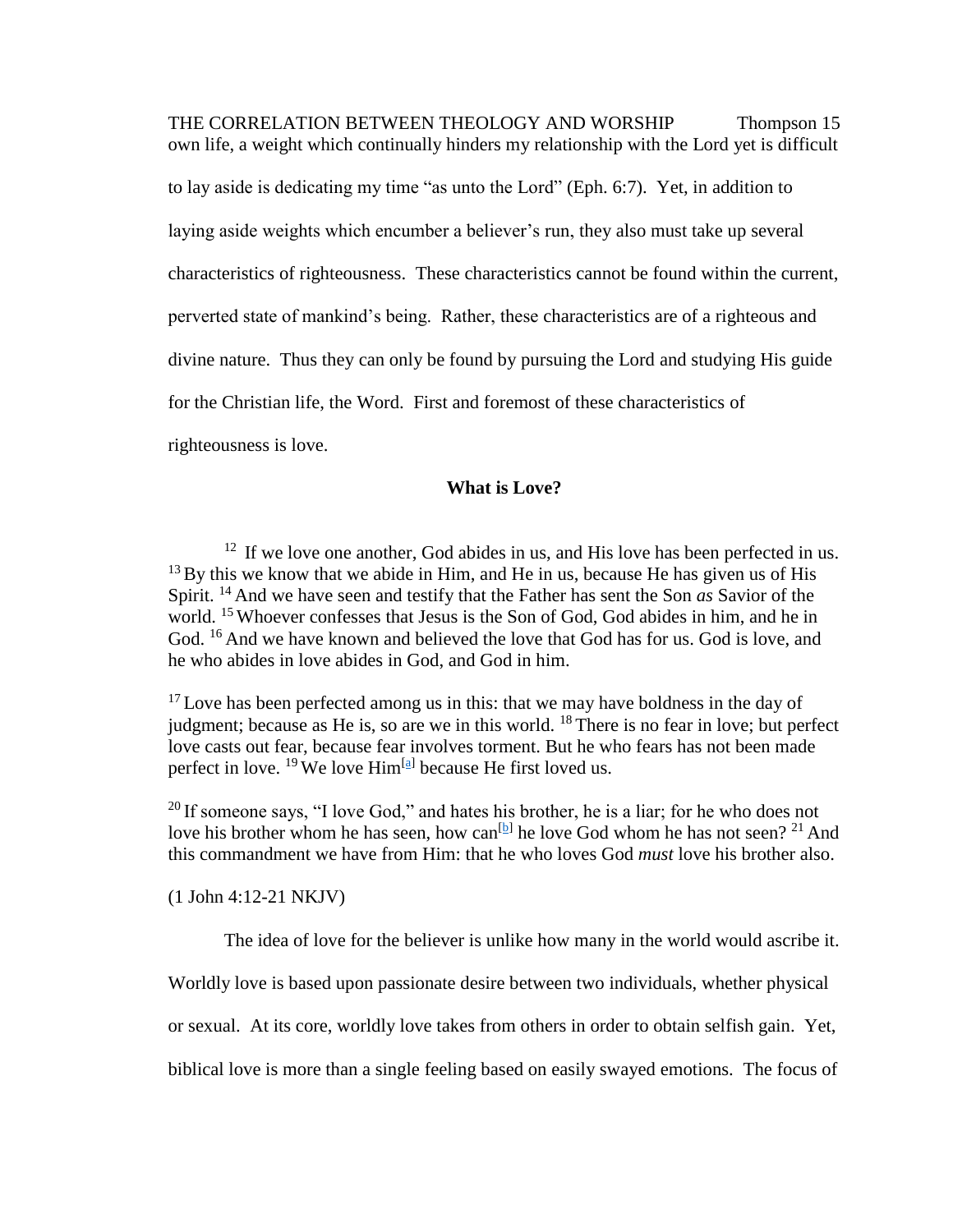THE CORRELATION BETWEEN THEOLOGY AND WORSHIP Thompson 16 biblical love is sacrifice of self for the sake of others. It is an intentional choice to invest time and pray for others. It is choosing to forgive those who may, whether wittingly or unwittingly, wrong us. It is choosing to not be bitter and hold a grudge or feelings of hate and anger towards another. It is choosing to pray for those who have hurt us as well as those we love. It involves seeking to encourage and be a testimony and witness in the life of others. Love does not involve retaliation for wrong doing. In essence, it involves action both "in word and in deed" (Col. 3:17). To love in this way is worship.

Such a choice, however, requires denial of self. So we can rightly say that denial of self is worship. Yet, it not only requires denial of self, but reliance on Jesus Christ to instill a believer with the fruit of the spirit (Gal. 5:22-23). (John 21:15-...) For God has shown us so much more love than we are capable of. His love is Agape, Unconditional, it knows no ends. That is why while we were still sinners, Christ chose to lived as a man and paid the ultimate price to atone for our sins. HE, the spotless and blameless, took our sins upon Himself, becoming an abomination to God the Father and suffered separation. Hanging on a tree, Christ died for our sins to fulfill law. Yet after three days, Christ rose again, conquering death and providing us a way to have our sins forgiven. This gift is offered to all, regardless of background, mistakes, or lifestyle. God desires for us to live with Him and all we must do is "confess with our mouths that Jesus is Lord and believe in our heart that God has raised him from the dead,." (Romans 10:9-10). This is why we are saved by God's grace thru faith and we are cleansed of all unrighteousness giving us a right standing with God. This is the love He shows us with unmerited favor asking us to do the same within the church and toall the world. For it is by our love that the world will know that we are disciples and followers of Christ. So what do we *do* with this love?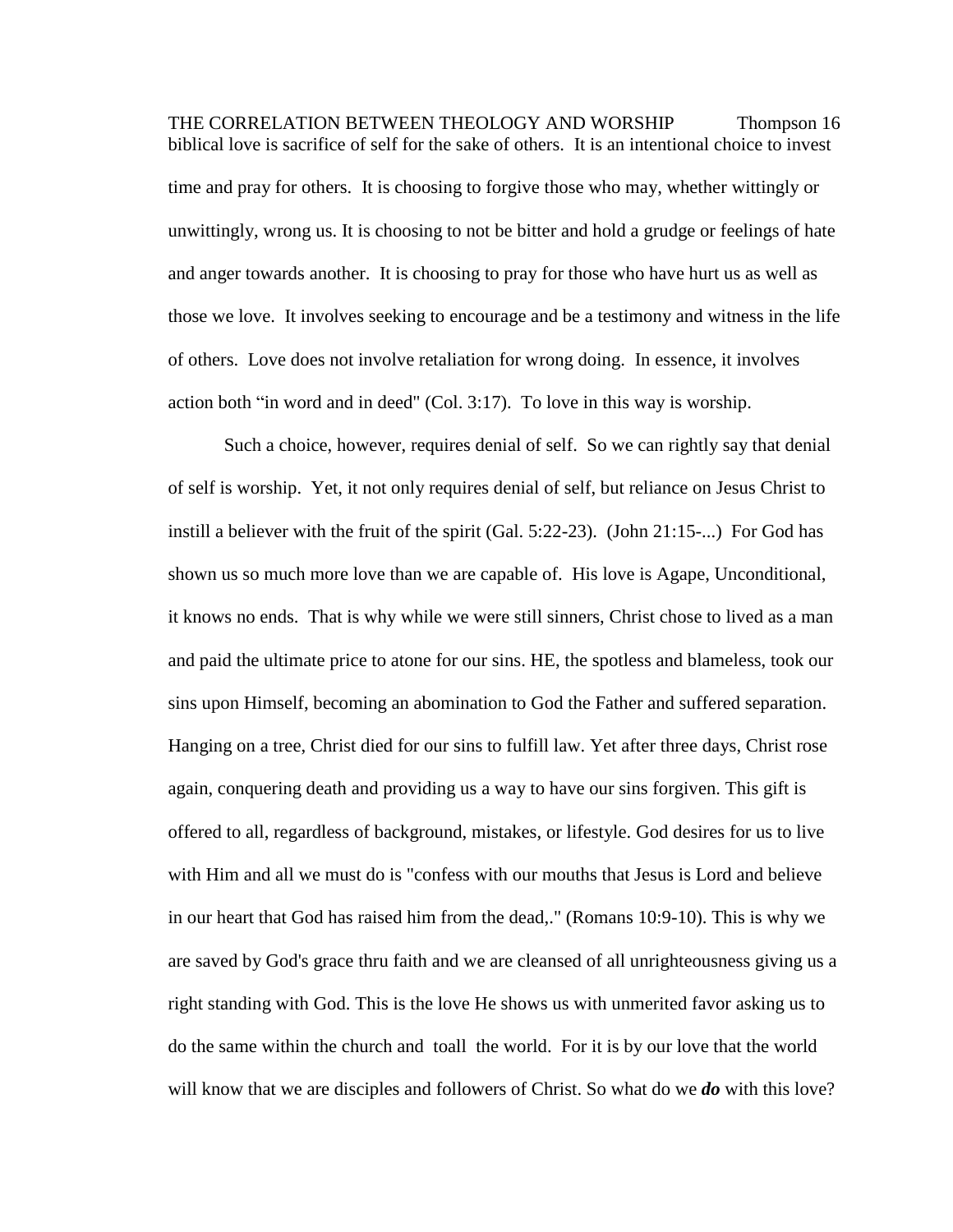## THE CORRELATION BETWEEN THEOLOGY AND WORSHIP Thompson 17 **Love in Action is Worship**

The details of love are found within 1 Corinthians 13.

"13 If I speak in the tongues<sup>[\[a\]](https://www.biblegateway.com/passage/?search=1+Corinthians+13&version=NIV#fen-NIV-28667a)</sup> of men or of angels, but do not have love, I am only a resounding gong or a clanging cymbal.  $2$  If I have the gift of prophecy and can fathom all mysteries and all knowledge, and if I have a faith that can move mountains, but do not have love, I am nothing.  $3$  If I give all I possess to the poor and give over my body to hardship that I may boast,  $[$ b $]$  but do not have love, I gain nothing. <sup>4</sup> Love is patient, love is kind. It does not envy, it does not boast, it is not proud.<sup>5</sup> It does not dishonor others, it is not self-seeking, it is not easily angered, it keeps no record of wrongs. <sup>6</sup> Love does not delight in evil but rejoices with the truth.  $7$  It always protects, always trusts, always hopes, always perseveres.

<sup>8</sup> Love never fails. But where there are prophecies, they will cease; where there are tongues, they will be stilled; where there is knowledge, it will pass away." Love exists as the cornerstone of Christian conduct. As such, the scriptures state that to

incredible faith, and even "deliver up [their] body to be burned", is meaningless (1 Cor.

live without love, though possessing amazing powers of prophesy, elegance in speech,

13: 1-3).

The Apostle Paul continues by listing the characteristics of Christ like love. First, a person who practices love practices patience towards others. This bears the idea of being "slow to wrath" with others, long-suffering during affliction, and enduring "everything for the sake of the elect" (James 1:19, 2 Tim. 2:10). Loving God and others in this way is worship. Second, a practitioner of love will also seek to be kind not acting in such a manner which causes harms to others, but seeking to encourage, edify, and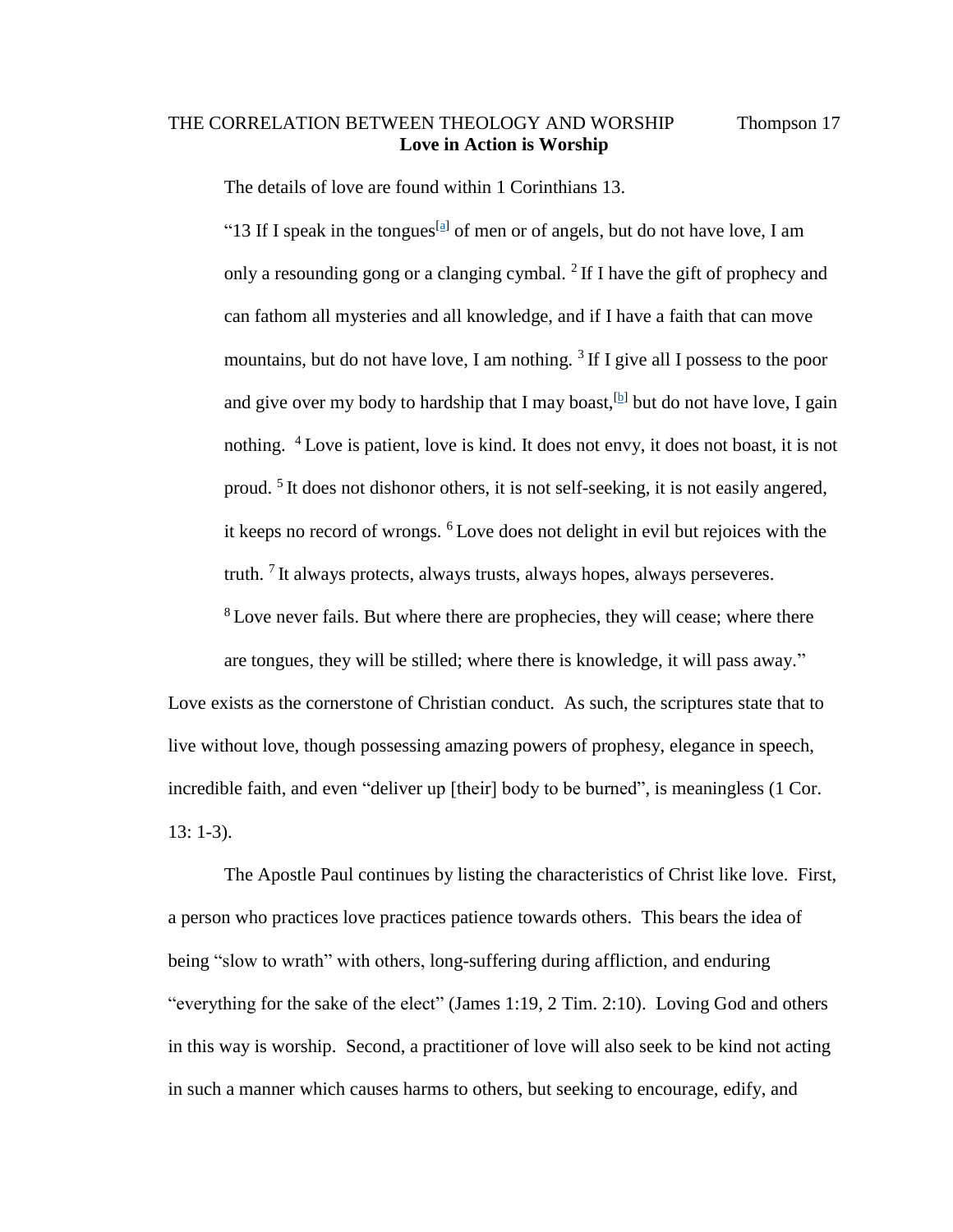THE CORRELATION BETWEEN THEOLOGY AND WORSHIP Thompson 18 exhort all individuals. This kindness Unlike the common mentality among the world which views kindness as being directed towards only those who are kind in turn, these form of kindness is to been shown to all individuals. This also is love and is worship. Third, love is not envious towards others. This teaching parallels with the commandment given to the Israelite people:

""You shall not covet your neighbor's house; you shall not covet your neighbor's wife, or his male servant, or his female servant, or his ox, or his donkey, or anything that is your neighbor's."

(Exodus 20:17)

Furthermore, love within a believer does not seek to practice boasting in self, for such is pride and is not worship. Also, love involves practicong humility:

"<sup>2</sup>When pride comes, then comes disgrace, but with humility comes wisdom."

[\(Proverbs 11:2\)](http://www.biblica.com/en-us/bible/online-bible/niv/proverbs/11/)

"Pride goes before destruction, and a haughty spirit before a fall."

(Prov. 16:18).

"4Humility is the fear of the LORD; its wages are riches and honor and life."

[\(Proverbs 22:4\)](http://www.biblica.com/en-us/bible/online-bible/niv/proverbs/22/)

"3Do nothing out of selfish ambition or vain conceit. Rather, in humility value others above yourselves, <sup>4</sup>not looking to your own interests but each of you to the interests of the others."

[\(Philippians 2:3-4\)](http://www.biblica.com/en-us/bible/online-bible/niv/philippians/2/)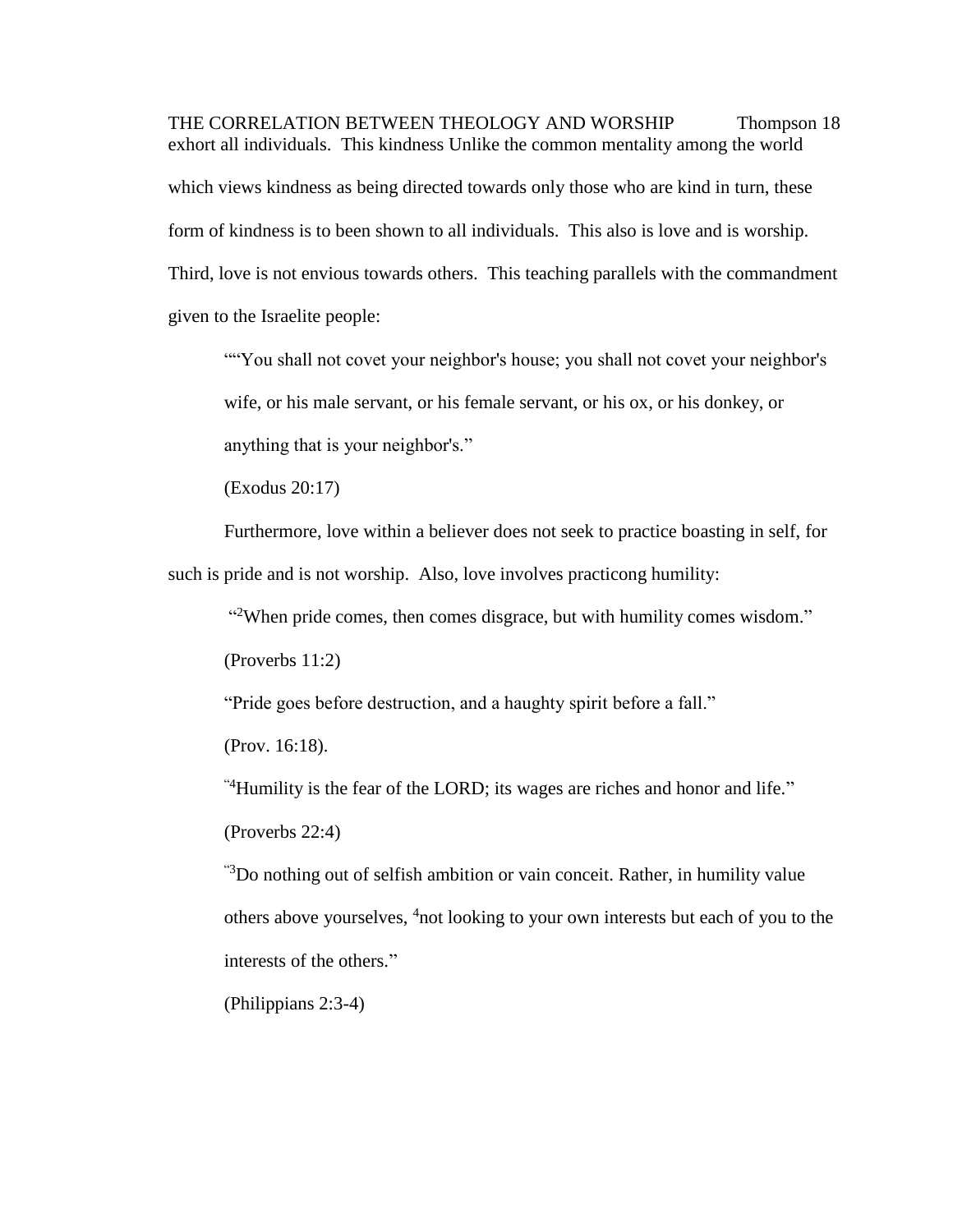THE CORRELATION BETWEEN THEOLOGY AND WORSHIP Thompson 19 <sup>5</sup>In the same way, you who are younger, submit yourselves to your elders. All of you, clothe yourselves with humility toward one another, because, "God opposes the proud but shows favor to the humble."

[\(1 Peter 5:5\)](http://www.biblica.com/en-us/bible/online-bible/niv/1-peter/5/)

Even our Lord, Jesus Christ, emulated this practice of humbling oneself before other:

<sup>44</sup> so he got up from the meal, took off his outer clothing, and wrapped a towel around his waist. <sup>5</sup> After that, he poured water into a basin and began to wash his disciples' feet, drying them with the towel that was wrapped around him." (John 13:4-5)

Believers must strive to reject the carnal views of this world which place self before others.

Finally, Because such love comes from the Father, Who in His very nature is without limit, this love is to be an endless love (1 Cor. 13:8). Yet, such limitless love is impossible for limited beings. Therefore for the believer, they must draw such love from the Father in order to pour such love into others. As Christ taught:

"<sup>34</sup>" A new command I give you: Love one another. As I have loved you, so you must love one another.  $35$  By this everyone will know that you are my disciples, if you love one another." (John 13:34-35).

"<sup>17</sup> If anyone has material possessions and sees a brother or sister in need but has no pity on them, how can the love of God be in that person?" (1 John 3:17).

Love requires that believers cares for the needs of others. As the Apostle John stated: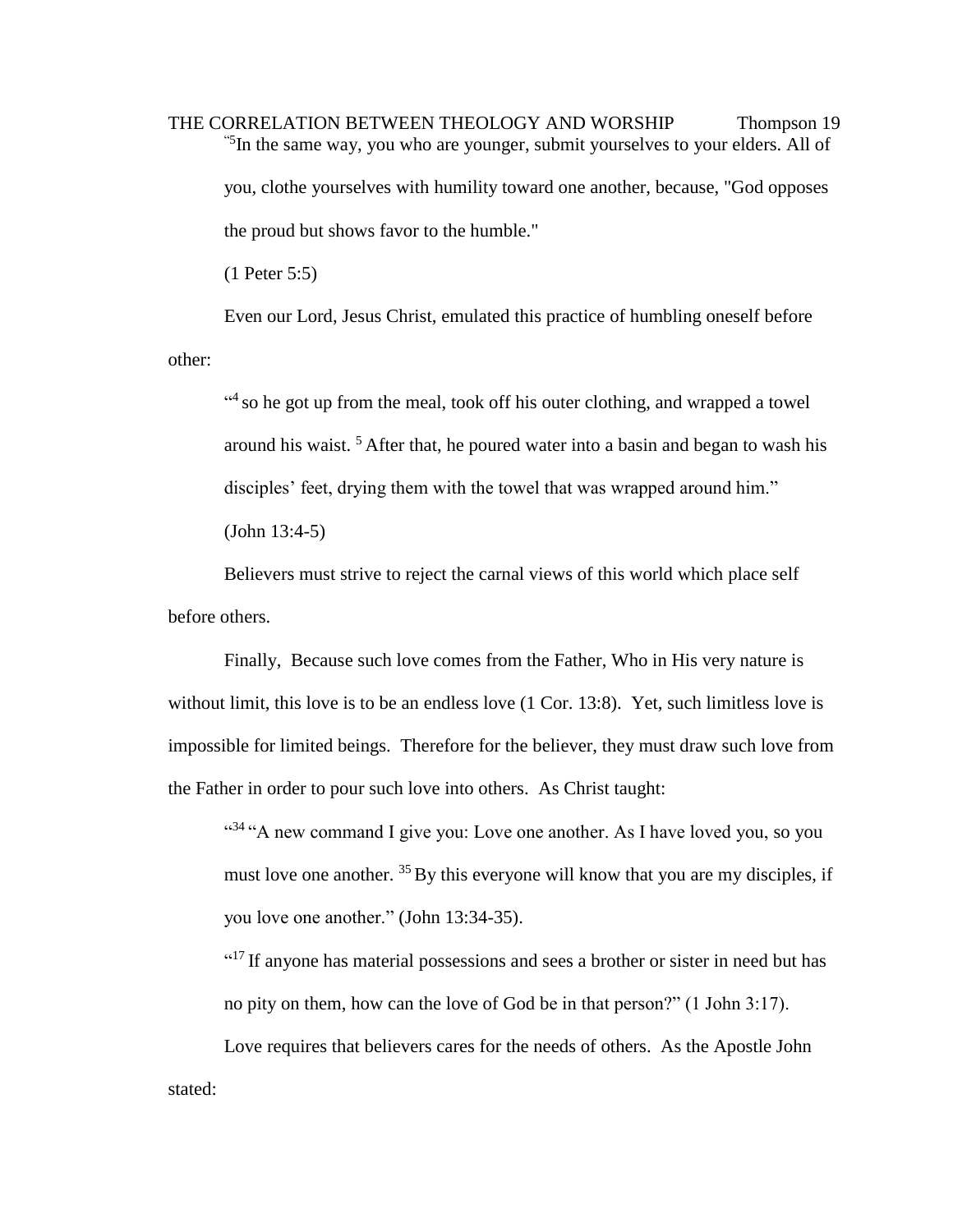THE CORRELATION BETWEEN THEOLOGY AND WORSHIP Thompson 20  $^{(20)}$  Whoever claims to love God yet hates a brother or sister is a liar. For whoever does not love their brother and sister, whom they have seen, cannot love God, whom they have not seen." (1 John 4:20).

During His earthly ministry, Christ taught and displayed the lifestyle which He desired from those who followed after Him. Specifically, Christ commanded that Christians must seek to show love towards one another as was befitting of His love for them.

 $434$  A new commandment I give to you, that you love one another: just as I have loved you, you also are to love one another. <sup>35</sup> By this all people will know that you are my disciples, if you have love for one another."

(John 13:34-35)

A second characteristic of a life of worship is joy. For many individuals, the idea of joy is often confused with the idea of happiness, a person is always smiling, has a positive outlook on life, etc. However, joy is so much more than simply a response to circumstances. Joy is considered the desire of the righteous man.

"The prospect of the righteous is joy, but the hopes of the wicked come to nothing" (Pro. 10:28).

"May the God of hope fill you with all joy and peace as you trust in Him, so that you may overflow with hope by the power of the Holy Spirit" (Rom. 15:13). Thus, Joy in and or in spite of our circumstances is worship. (Paul quote regarding being content.:-)  $\mathcal{L}$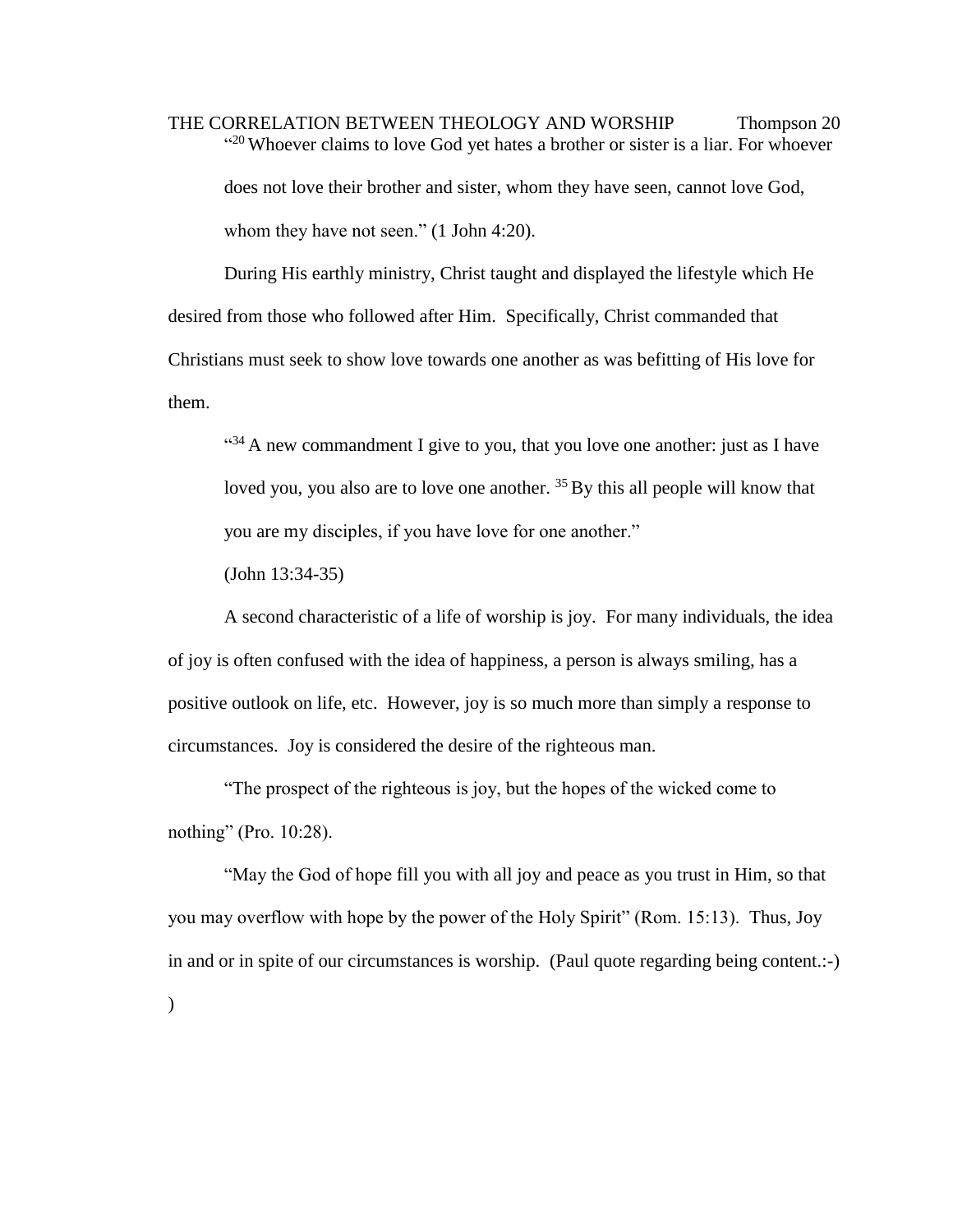THE CORRELATION BETWEEN THEOLOGY AND WORSHIP Thompson 21 "Though you have not seen Him, you love Him; and even though you do not see Him, you believe in Him and are filled with an inexpressible and glorious joy, for you are receiving the end result of your faith, the salvation of your souls" (1 Pet. 1:8-9).

Joy is a believer's righteous response to the truth's of God's word. Specifically, it is a response to the "hope that is within [believers]." Yet, from where does such joy arise? Firstly, it arises from the teachings of the scriptures.

#### **The Source of Joy**

Within the passages of God's word exists a multitude of accounts regarding the redemptive story of Christ from the old to the New testament to the life, death, and resurrection of Jesus Christ. Additionally, it is found in possessing an understanding regarding God's promises.

"How Lovely is your dwelling place, O Lord of hosts! 2 My soul longs, yes, faints for the courts of the Lord; my heart and flesh sing for joy to the living God."

(Ps. 84:1-2).

Within the world today, peace is often viewed as a lack of conflict with other individuals. Though this is certainly a part of the meaning of peace, the scriptures also indicate that peace is a state of being. In his letter to the church in Rome, the apostle Paul portrays peace as a state of harmony between believers:

"If it is possible, as far as it depends on you, live at peace with everyone.... So then let us pursue what makes for peace and for mutual up building" (Romans 12:18; 14:19)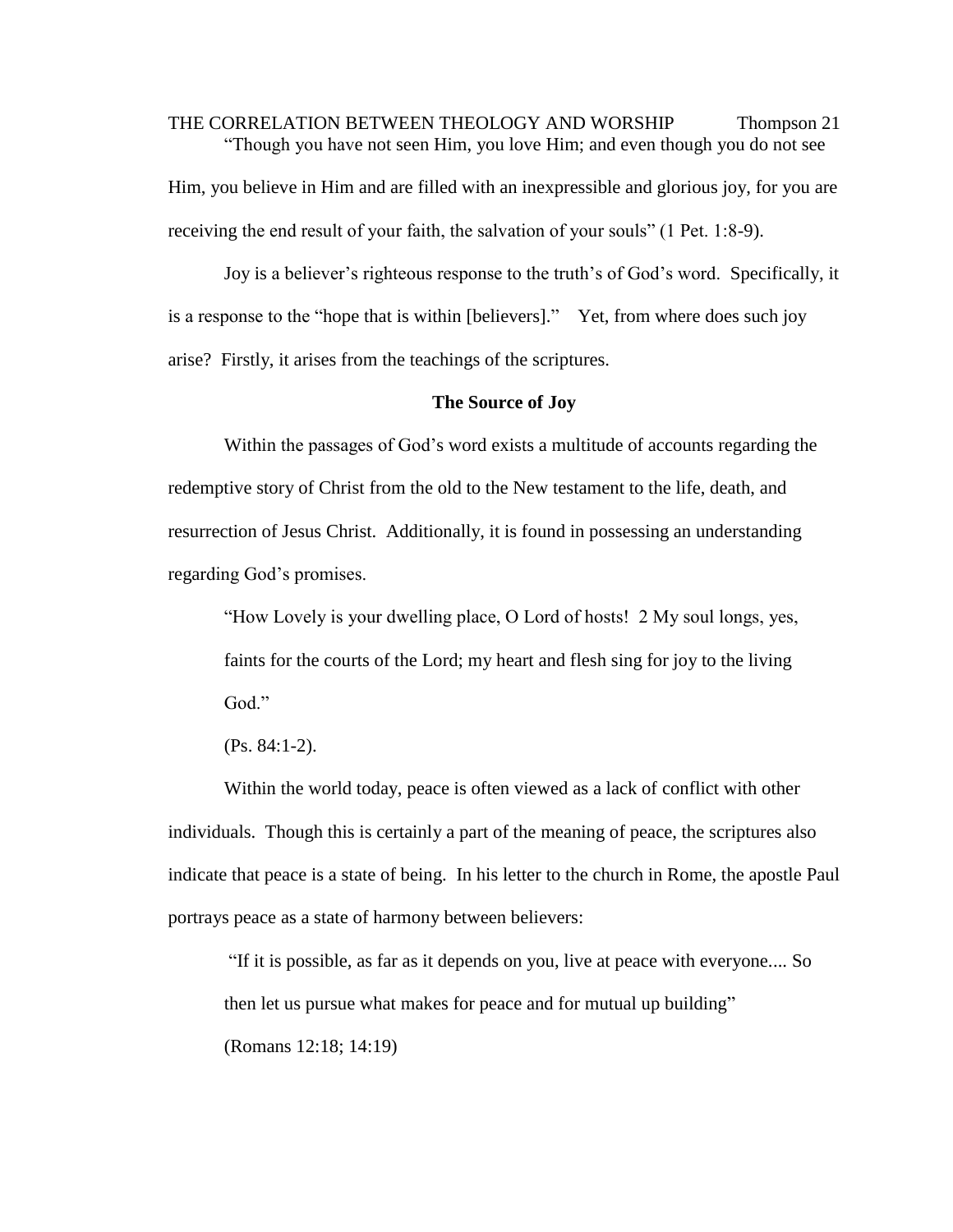# THE CORRELATION BETWEEN THEOLOGY AND WORSHIP Thompson 22 In addition to the Apostle, this mindset was also practiced and taught by the

anonymous author of Hebrews supports this view as well:

"Strive for peace with everyone, and for the holiness without which no one will see the Lord" (Hebrews 12:14).

Yet, in addition to a state of harmony with other believers, the scriptures indicate that peace is also a state which exists between a believer and God:

"Therefore, since we have been justified by faith, we have peace with God

through Lord Jesus Christ" (Romans 5:1).

Additionally, true, ultimate peace is described as a characteristic of Godliness and thus is unattainable by the carnal world:

"For to set the mind on the flesh is death, but to set the mind on the spirit is life and peace" (Romans 8:6). Yet, peace of mind is often disturbed when an individual possesses anxiety and worries about the future, of that which they themselves are unsure. It is with such situations that the Apostle Peter encourages disciples of Christ to "cast all [their] anxiety on him because he cares for you" (1 Peter 5:7). Another aspect of the Christian lifestyle is patience.

#### **Patience is Worship**

Among today's generation, the idea of patience has become an almost foreign concept. People are able to access movies, information, and even other individual's almost instantly through use of texting, the internet, online streaming, etc. Unfortunately, for many individuals living in such cultures, this has spoiled many individuals who, having grown accustomed to instant gratification, struggle with waiting to satisfy their mental, emotional, or physical desires. Even within the church, patience is a fruit of the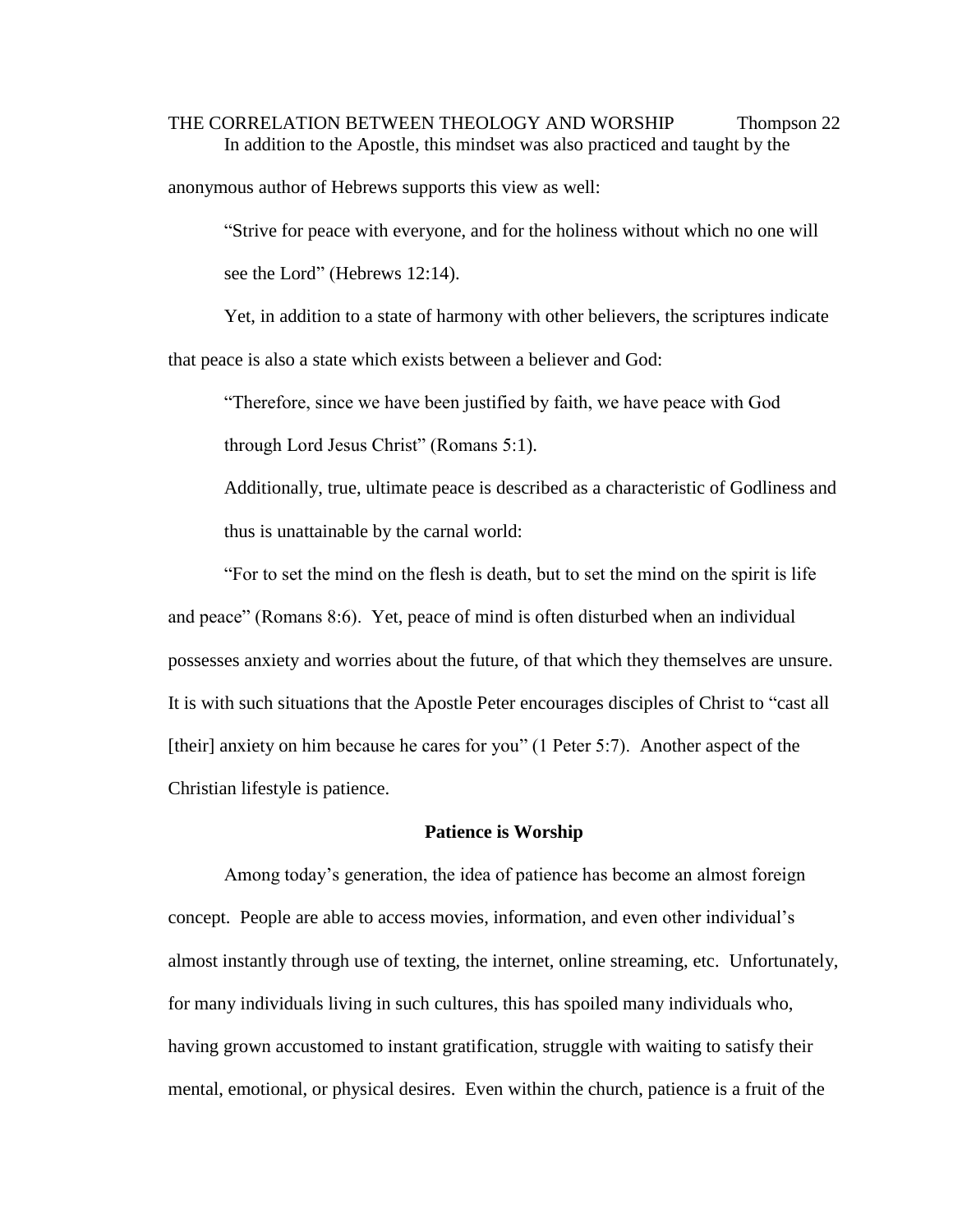THE CORRELATION BETWEEN THEOLOGY AND WORSHIP Thompson 23 spirit to practice. Yet, throughout the scriptures, believers are encouraged to practice patience with diligence, placing their "hope for what we do not see, we wait for it with patience" (Romans 8:25).

"Let nothing be down through selfish ambition or conceit, but in lowliness of mind let each esteem others better than himself" (Phil. 2:3).

"A good man out of the good treasure of his heart brings forth good; and an evil man out of the evil treasure of his heart brings forth evil, For out of the abundance of the heart his mouth speaks" (Luke 6:45).

"Humility serves as a filter for all [believers] as [they] function together within the body of Christ. Walking humbly has everything to do with conditioning your heart to be sensitive to holiness as you perform selfless acts of kindness to others. If the heart is conditioned to be humble and dependent upon God, then the mouth (i.e. actions) will naturally follow (The Call).

"But I received mercy for this reason, that in me, as the foremost, Jesus Christ might display his perfect patience as an example to those who believe in Him for eternal life" (1 Tim. 1:16).

"Beloved, never avenge yourselves, but lave it to the wrath of God, for it is written, "Vengeance is mine, I will repay, says the Lord" (Romans 12:19)

"Do not be overcome by evil, but overcome evil with good" (Romans 12:21).

"Bearing with one another and, if one has a complaint against another, forgiving each other; as the Lord has forgiven you, so you also must forgive" (Col. 3:13).

<sup>41</sup> I therefore, a prisoner for the Lord, urge you to walk in a manner worthy of the calling to which you have been called, <sup>2</sup> With all humility and gentleness, with patience,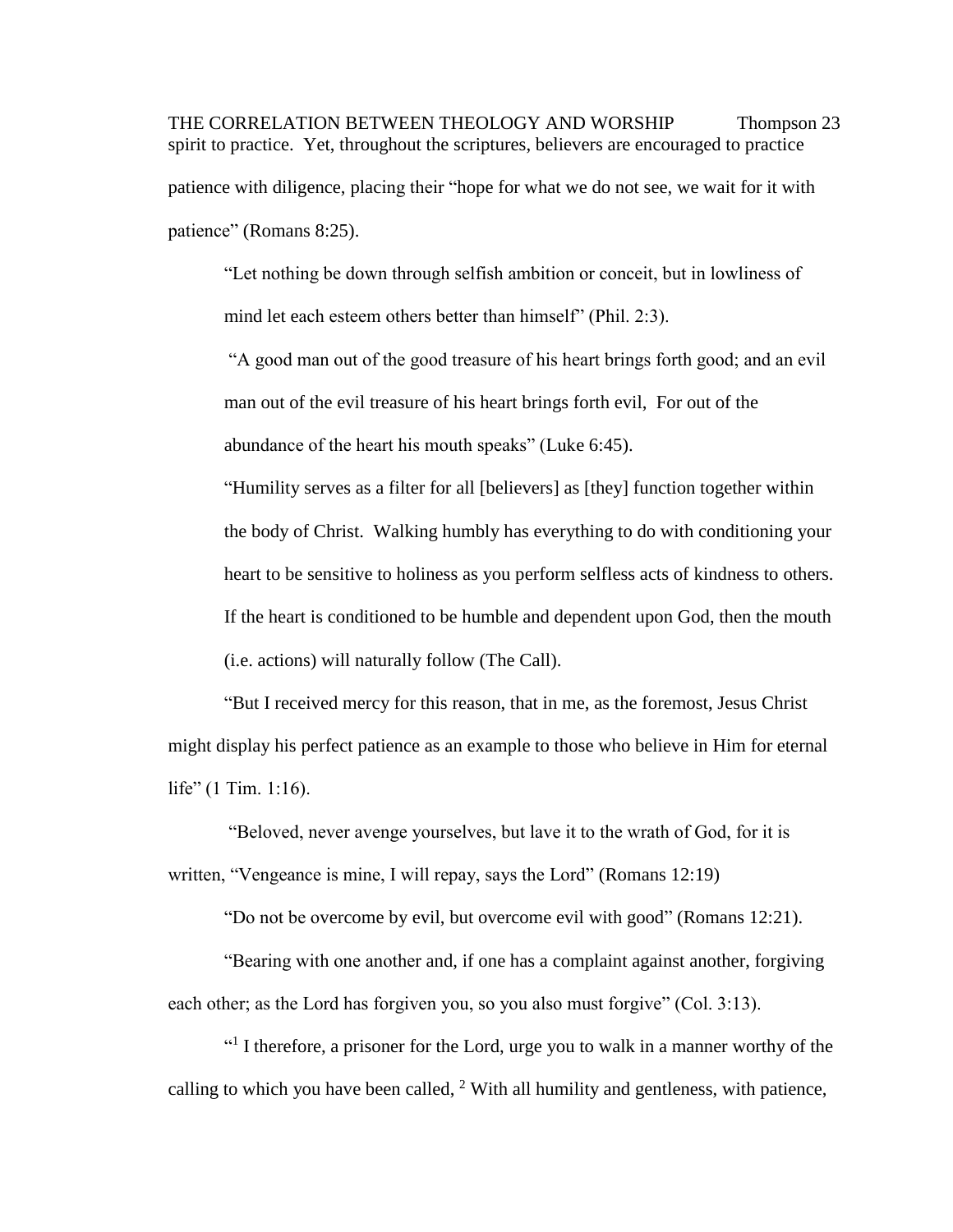THE CORRELATION BETWEEN THEOLOGY AND WORSHIP Thompson 24 bearing one another in love, <sup>3</sup> eager to maintain the unity of the Spirit in the bond of

peace" (Eph. 4:1-3).

"if your enemy is hungry, feed him; if he is thirsty, give him something to drink; for by so doing you will heap burning coals on his head" (Romans 12:20).

Another characteristic of a life of worship is evangelism.

#### **Evangelism is Worship**

Before His departure from this earth, Christ commanded His disciples to "go therefore and make disciples of all nations" to the ends of the earth. Unfortunately, for many believers within the world today, including myself, evangelism has become an almost optional practice rather than a required command. Yet, when a believer becomes so in tune with the Holy Spirit and are continually placing the Lord first in their daily life, the outcome will be evangelism. For their love of the Lord will be uncontainable and thus make them unable to not discuss their relationship with the Lord. Thus, evangelism is also worship. However, it is not through perfectly attaining these qualities that an individual worships, but rather by continually pursuing these qualities and seeking to apply them in their life. Yet, a believer is unable to practice such qualities unless they possess a knowledge that they exist. Such knowledge is found within the special revelation of God's inerrant word and it is only attainable through reading.

## **Theology Influence in an individual's personal worship**

Regardless of an individual's cultural background, gender, or education, that which they hold most dear is the focus of their worship. For the believer, the Creator of the Universe is the focus of their worship. Yet, how does theology impact this daily practice? By revealing the truth regarding God's acts, character, as well as His laws and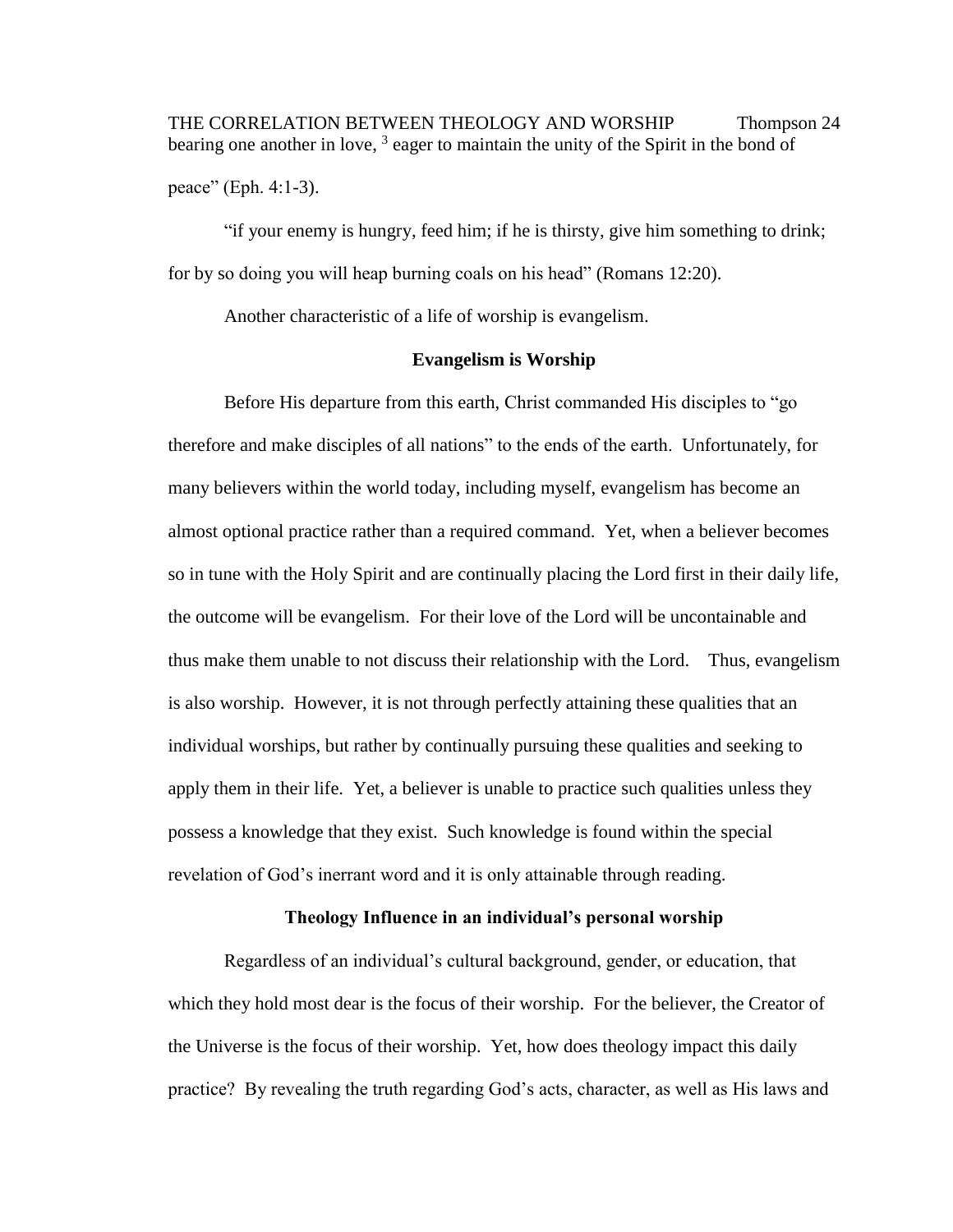THE CORRELATION BETWEEN THEOLOGY AND WORSHIP Thompson 25 commands. One of the key ingredients to worship is that it "is a response to the nature of God and His Self-revelation through His Son." Our worship must be "Shaped by [our] understanding of Who God [is] and what He did in Christ." Therefore, if worship is a response to our understand of God, then naturally the best way to grow clown to Him in our Worship is to grow in our understanding of Him. A true worshiper of God, is also a student of His LOGOS (Word). A true worshiper must become a theologian!<sup>13</sup>

However, if we possess an incorrect view of God, then our worship is influenced by our interpretations rather than the truth. According to Greg Breazeale, "[e]verything must begin here. If you miss this, you will end up using the Gospel to make a name for yourself rather than using the Gospel to spread the fame of Jesus."<sup>14</sup> Thus, a believer must continually be growing in their understanding of God as He is a limitless being.

"The proper study of God's elect is God; the proper study of a Christian is the Godhead. The highest science, the loftiest speculation, the mightiest philosophy, which can ever engage the attention of a child of God, is the name, the nature, the person, the work, the doings, and the existence of the great God whom he calls his Father."-(J.I.Packer).

In addition to learning more about God through the scriptures, a believer also learns how they are to represent Christ. This is the truest sense of worship. Living as a testament to the Lord. This is the "privilege and responsibility" which believers are endowed with by the Lord. However, believers must ensure they are providing "a correct

 $13$  June  $20<sup>th</sup>$ ,  $2016$ 

<sup>&</sup>lt;sup>14</sup> "What Does Gospel-Centered Leadership Look Like?" Trevin Wax. Accessed April 13, 2017. https://blogs.thegospelcoalition.org/trevinwax/2012/07/23/what-does-gospel-centered-leadership-look-like/.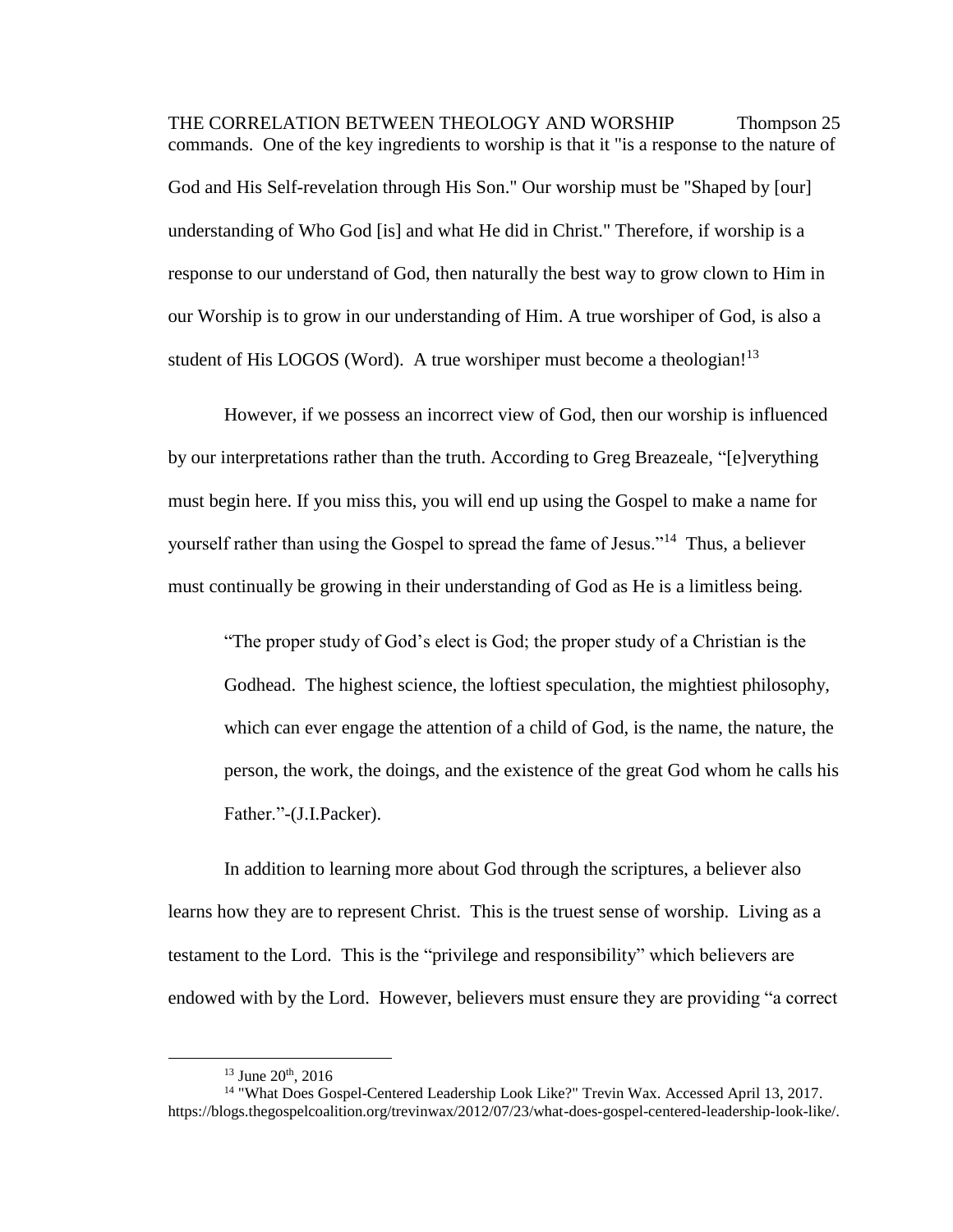THE CORRELATION BETWEEN THEOLOGY AND WORSHIP Thompson 26 interpretation of  $[God]$ ."<sup>15</sup> In acquiring such understanding, an individual's worship is transformed to reflect this renewed mindset (Rom. 12:2). For example, through the study of God's word, an individual realizes that God is Jehovah-Jireh, the God Who Provides. During times of great difficulty, such truth can serve as a source of encouragement and edification. Knowing that the God Who provides for the animals will also provide for the needs of His children, a believer will place their trust in God to fulfill His promise to "meet all [their] needs," a believer will worship Him in faith (Gen. 8:17, Matt. 6:26, Phil. 4:19). As a result, they worship and praise Him as not only the God of Love who provided a way for their salvation, but as the God Who will satisfy their physical, spiritual, and emotional needs. It is such belief in the unceasing revelations of God's inerrant, absolute truth which causes an individual to respond with worship. However, not only is such knowledge influential in an individual's personal worship, it is of necessity in the life of a worship leader.

Worshipping God "in truth" requires having "a correct view of Who [God] is" as revealed in His word. <sup>16 17</sup> Such a view can only be obtained by reading scripture as it reveals Who God is-His mercy, justice, love, wrath, etc.-and what He has done. It is in response to such revelations that a believer worships the Lord.<sup>18</sup> However, if a believer worships God with an incorrect or self-created view, however, then they are worshipping a false god, a god of "[their] own making".<sup>19</sup> As God's spoken word, the Scriptures serve

<sup>15</sup> . -Ron Owens (Return to Worship) (June 6, 2016)

**<sup>16</sup>**. Ibid.

**<sup>17</sup>** . Ron Owens and Jan McMurray. *Return to Worship: A God-centered Approach*. (Nashville, TN: Broadman & Holman, 1999). 7.

**<sup>18</sup>**. Psalms 150:2.

**<sup>19</sup>**. Ron Owens and Jan McMurray. *Return to Worship: A God-centered Approach*. (Nashville, TN: Broadman & Holman, 1999). 7.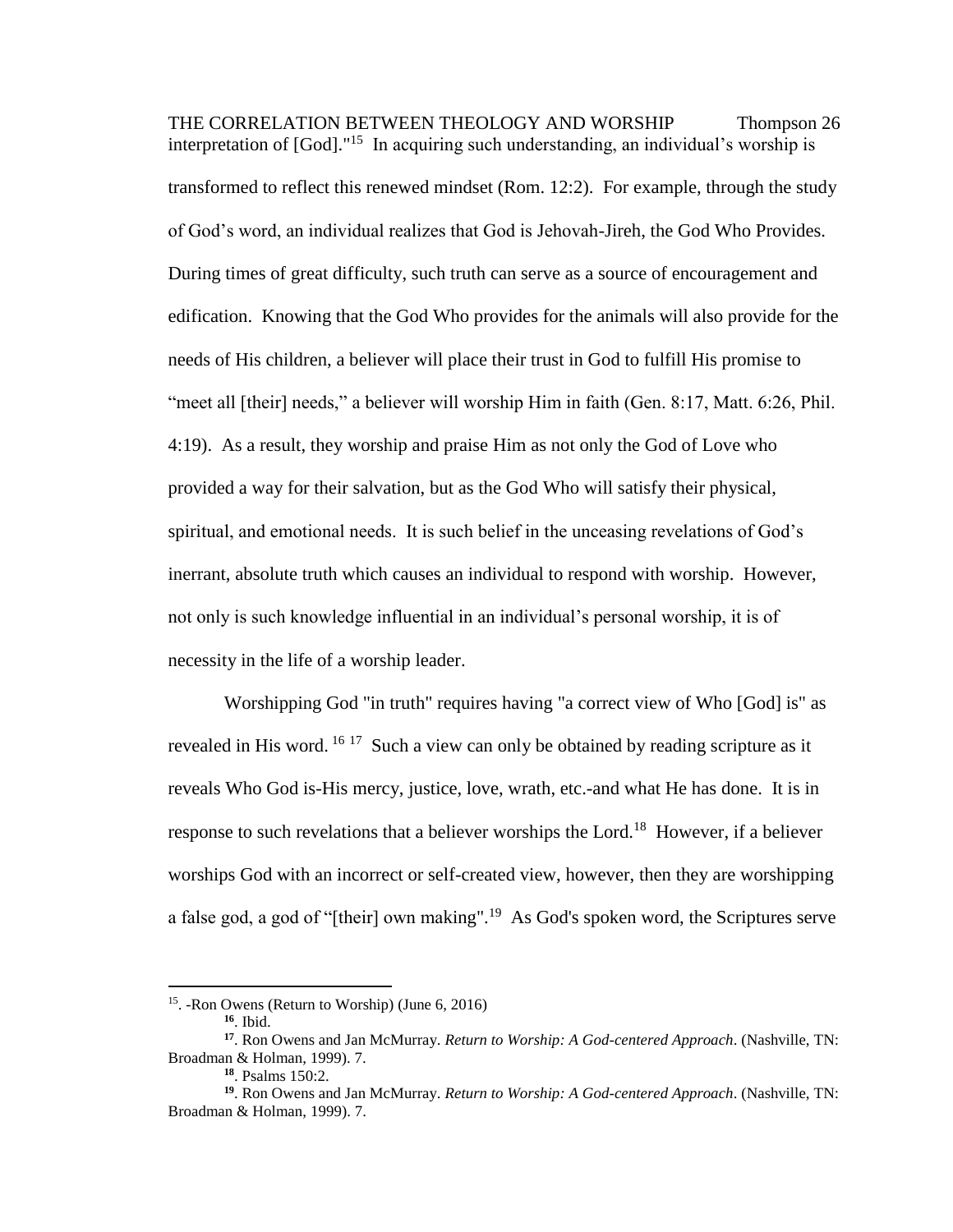THE CORRELATION BETWEEN THEOLOGY AND WORSHIP Thompson 27 as the compass for the Christian lifestyle, one which believers should seek to internalize this compass of the Christian faith.<sup>20 21</sup> Sadly, many believers, even pastors, have fallen prey to man's philosophy that all truth, even God's truth, is determined by individual interpretation. Yet, such a mindset is simply a recipe for chaos and disorder. For without truth, there is no standard. And if there is no standard, then anything is permissible. Furthermore, if everything is permissible, then no one could be held accountable for their lifestyle. Fortunately, there exists a God Who not only is the standard of truth but provides the truth in the scriptures (John 17:17). When a the church, as a whole, strives to throw off such chains, it not only deepens the individual's worship, but also draws the church closer together:

"Has it ever occurred to you that one hundred pianos all tuned to the same fork are automatically tuned to each other? They are of one accord by being tuned, not to each other, but to another standard to which each one must individually bow. So one hundred worshipers met together, each one looking away to Christ, are in heart nearer to each other than they could possibly be, were they to become 'unity' conscious and turn their eyes away from God to strive for closer fellowship."<sup>22</sup>

It is this truth from which a believer is to build the foundation of their lifestyle. This is especially true for a worship leader.

### **The Necessity of Theology in a Worship Leader's Lifestyle.**

**<sup>20</sup>**. Psalm 119:11.

**<sup>21</sup>**. Col. 3:16a.

<sup>&</sup>lt;sup>22</sup>. A.W. Tozer, The Pursuit of God (June 13, 2016)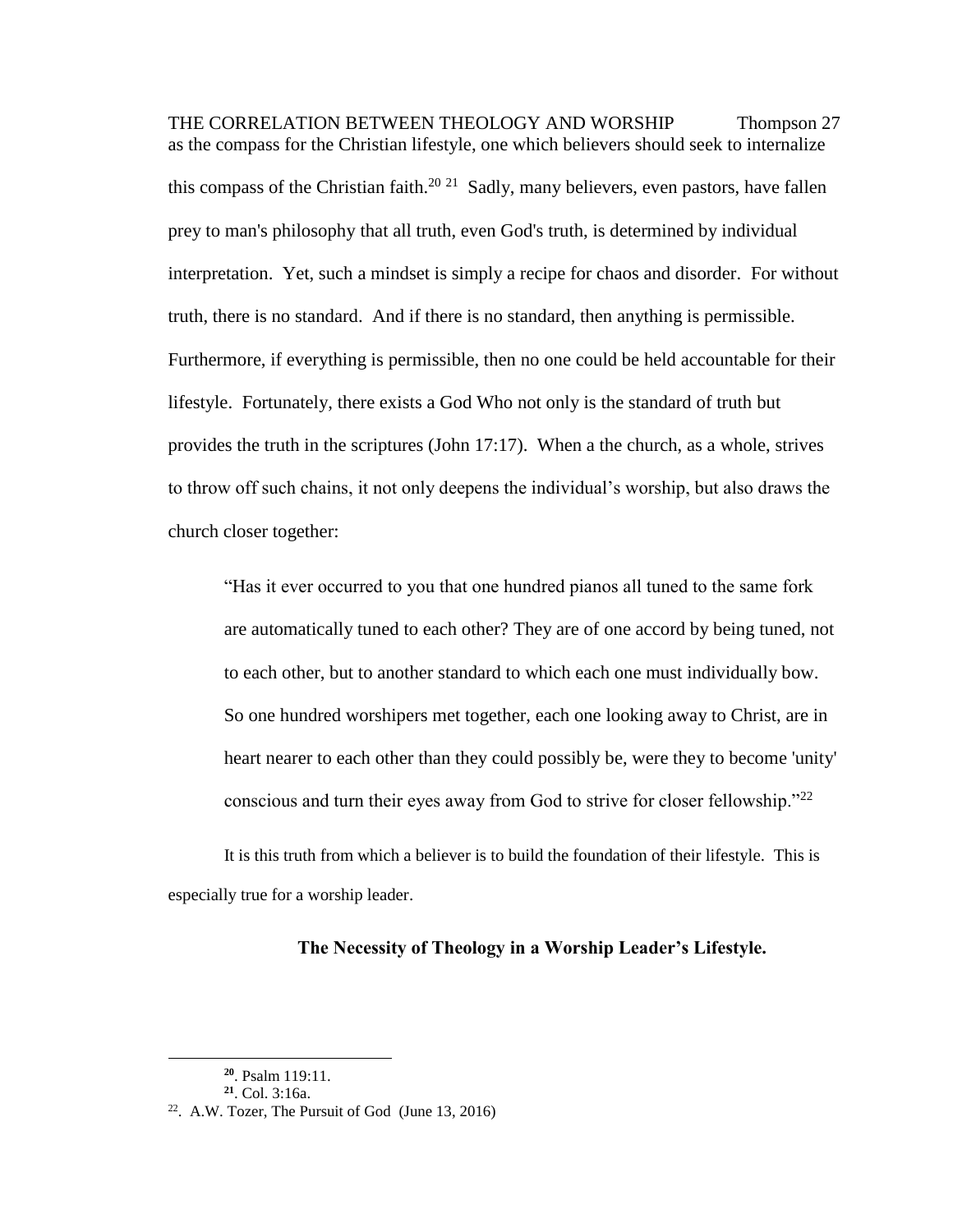THE CORRELATION BETWEEN THEOLOGY AND WORSHIP Thompson 28 Within the vast majority of churches throughout the world, the leadership

employs the talents of one individual to lead the congregation in worshiping the Lord through "songs, hymns, and spiritual songs" (Eph. 5:19). Unfortunately, rather than allowing the truths of God's word to convict, many believers have grown accustomed to responding to the emotional stirring of the music and develop a love of worship than the Creator of worship. In certain locations, efforts are made to create such a response. These efforts do not always arise from malicious hearts, however, but can arise from a worship leader's struggle in their lifestyle of worship outside of Sunday morning gatherings.

"Ignorance of God-ignorance both of his ways and of the practice of communion with him-lies at the root of much of the church's weakness today." (J.I. Packer)

"The modern way with God is to set him at a distance, if not to deny him altogether; and the irony is that modern Christians, preoccupied with maintaining religious practices in an irreligious world, have themselves allowed God to become remote...churchmen who look at God...through the wrong end of the telescope" have minimized God. 23

Regardless of the situation, however, the role that such leaders are called to fulfill is the role of a shepherd, one who guides the congregation in worshipping the Lord "in spirit and in truth" (John 4:24). Yet, in order for a worship leader to lead the congregation "in truth," he must "know the [God's] truth" (John 4:24, 8:32). This is especially crucial to battle the mentality which allows human emotions to determine that

 $23$  (J.I. Packer).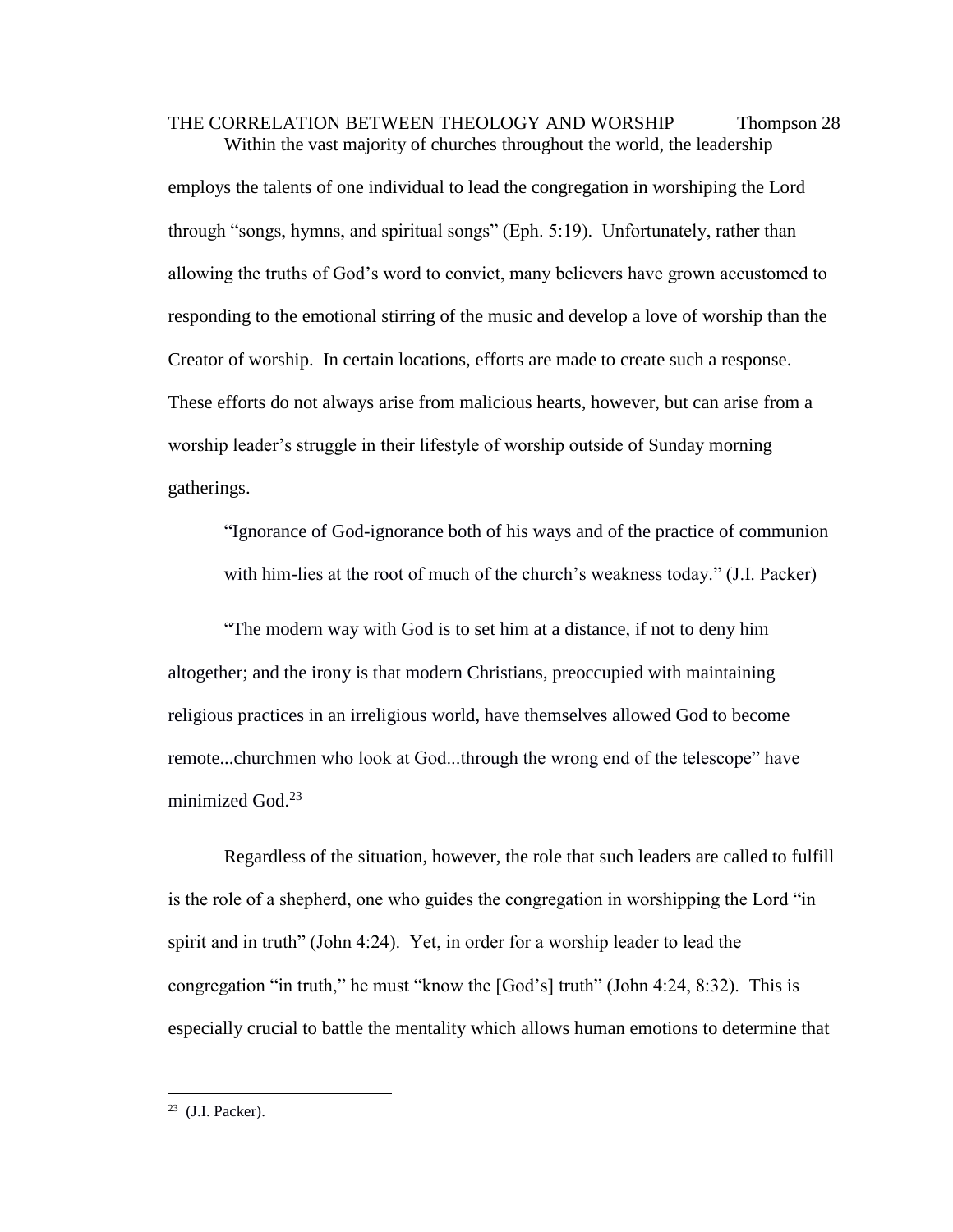THE CORRELATION BETWEEN THEOLOGY AND WORSHIP Thompson 29 which is right and wrong. Yet, because of the depravity and corruption of sin, mankind's It is essential that a worship leader, and even all believers, know the truth and use it to counter the emotional stirrings of the human heart. For they, having "been affected by the sin nature," are prone to errors in judgment.<sup>24</sup> Thus, believers, including worship leaders, must actively seek to "never blindly "follow" [their] heart[s]" but must seek "to check [their] heart[s] daily for pride and hypocrisy."<sup>25</sup> The standard for such evaluations is God's word. Therefore, rather than pursuing emotional experiences, these numerous individuals in the world present the truth of God's word and allow its revelation to instill worship in the hearts of believers in the congregation, teach booth, and on the stage. For they understand that in order to worship God "in truth" an individual must possess the truth, otherwise, their worship is not based upon the truth but upon facade created within their mind (John 4:24). Yet, they study of God's word and its application into an individual's life requires dedication and disciple of a believer's, and crucial in a worship leader's, life. For "no man born either naturally or spiritually with character, he has to make character. Nor are we born with habits; we have to form habits on the basis of the new life God has put into us."<sup>26</sup> Therefore, living a lifestyle of worship requires that an individual is authentic about their weaknesses and failures, "secrets, skeletons in the closet" allowing them to see the light. $27$ 

<sup>24</sup> Cliff Lambert, June 19, 2016.

https://www.facebook.com/photo.php?fbid=10157173996275457&set=pb.513640456.-

<sup>2207520000.1520254781.&</sup>amp;type=3&theater

 $25$  Cliff Lambert, June 19, 2016.

https://www.facebook.com/photo.php?fbid=10157173996275457&set=pb.513640456.-2207520000.1520254781.&type=3&theater

<sup>&</sup>lt;sup>26</sup>. Oswald Chambers, My Utmost For His Highest (June 15, 2016)

<sup>&</sup>lt;sup>27</sup>. Charles Billingsley. "Character and Integrity." Lecture, Leadership, Philosophy, Music & Organization , (Liberty University, Lynchburg), October 25, 2016.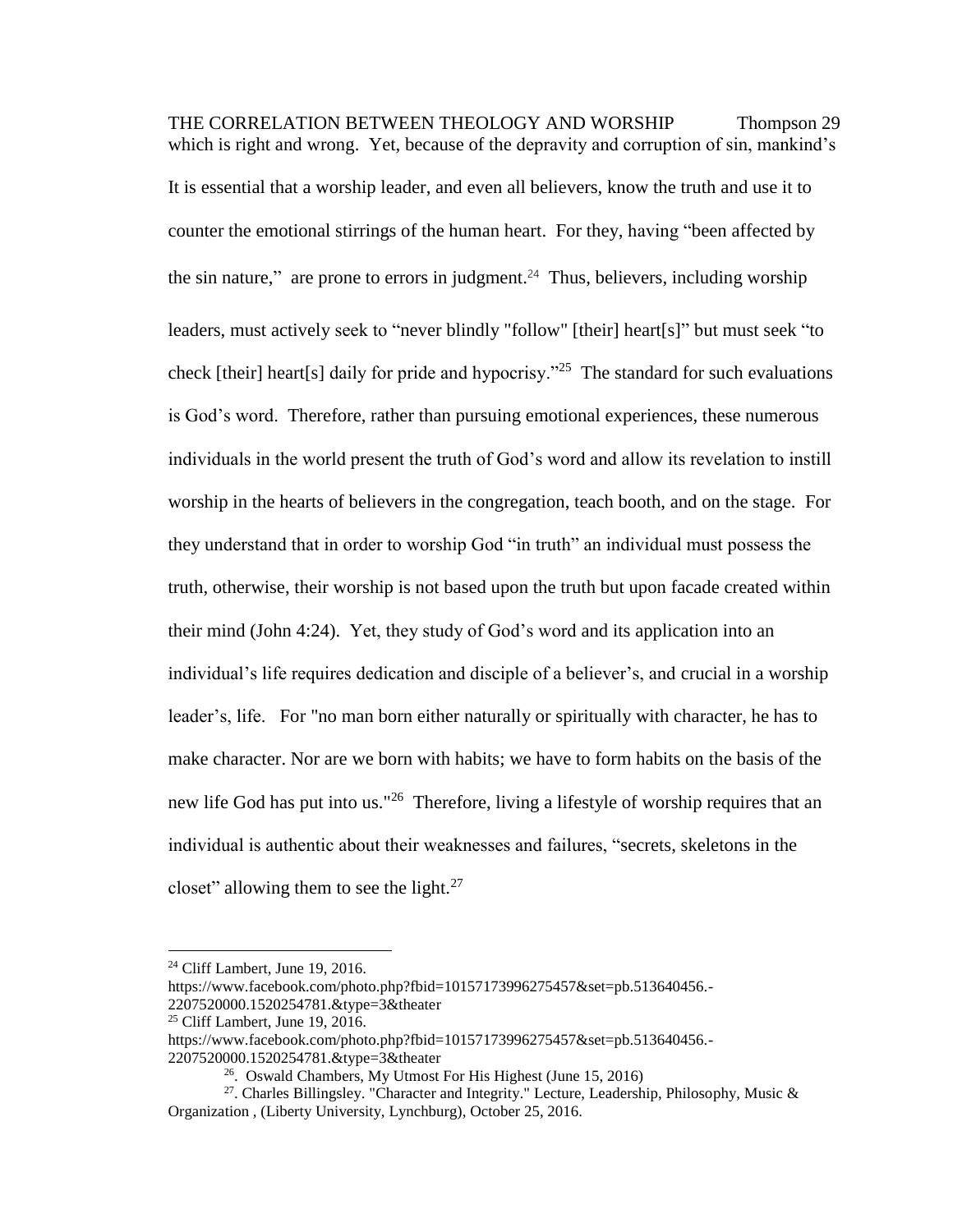THE CORRELATION BETWEEN THEOLOGY AND WORSHIP Thompson 30 "See that no one renders evil for evil to anyone, but always pursue what is good both for

yourselves and for all. Rejoice always, pray without ceasing, in everything give thanks;

for this is the will of God in Christ Jesus for you. Do not quench the Spirit. Do not

despise prophecies. Test all things; hold fast what is good. Abstain from every form of

evil."

 $\overline{\phantom{a}}$ 

(1 Thessalonians 5:15-22 NKJV)

"He [God] wants to love your world through you and to draw it to Him." <sup>28</sup> "We are surrounded by people we can influence with the message of Christ" (Wheeler, 197).

"If our relationship with the Lord is genuine then we will want to share the good news of Christ with those closest to us"<sup>29</sup>

"We reach people through relationships" (Wheeler, 197).

"a person can never lead another closer to the Lord than he or she already is. Evangelism must flow from a life that is deeply in love with the Lord."<sup>30</sup>

Relationship is more important than love as it is the catalyst by which believers are able to share the gospel with another individual.<sup>31</sup>

A believer is ill-equipped as an evangelist and is hindering their relationship with the Lord if they lack a consistent, daily prayer life.

"building relational bridges is the most effective way of leading others to Christ (Wheeler, 199).

Regardless of an unsaved individual's religious upbringing, one common pull will draw them to surrender their life, the Love of Christ as evident in a believer's lifestyle. $32$ 

"Genuine Christian love" which can only be produced by genuine believers, "is the most attractive component in effective evangelism" (Wheeler, 200).

"regardless of the preparation, the most important factor to assure success is intentional relationship" (Wheeler 201).

<sup>28</sup> . W.O. Thompson Jr. *Concentric Circles of Concern: Seven Stages for Making Disciples*  (Nashville: B&H, 1999), 20.

<sup>29</sup> W.O. Thompson Jr. *Concentric Circles of Concern: Seven Stages for Making Disciples*  (Nashville: B&H, 1999), 9.

<sup>30</sup> W.O. Thompson Jr., C. King, and C.T. Ritzmann, *Witness to the World* (Nashville, TN: LifeWay, 2008), 5.

<sup>31</sup> W.O. Thompson Jr., C. King, and C.T. Ritzmann, *Witness to the World* (Nashville, TN: LifeWay, 2008), 5.

<sup>32</sup> T. rainer, *the unexpected Journey* (Grand Rapids, MI: Zondervan, 2005).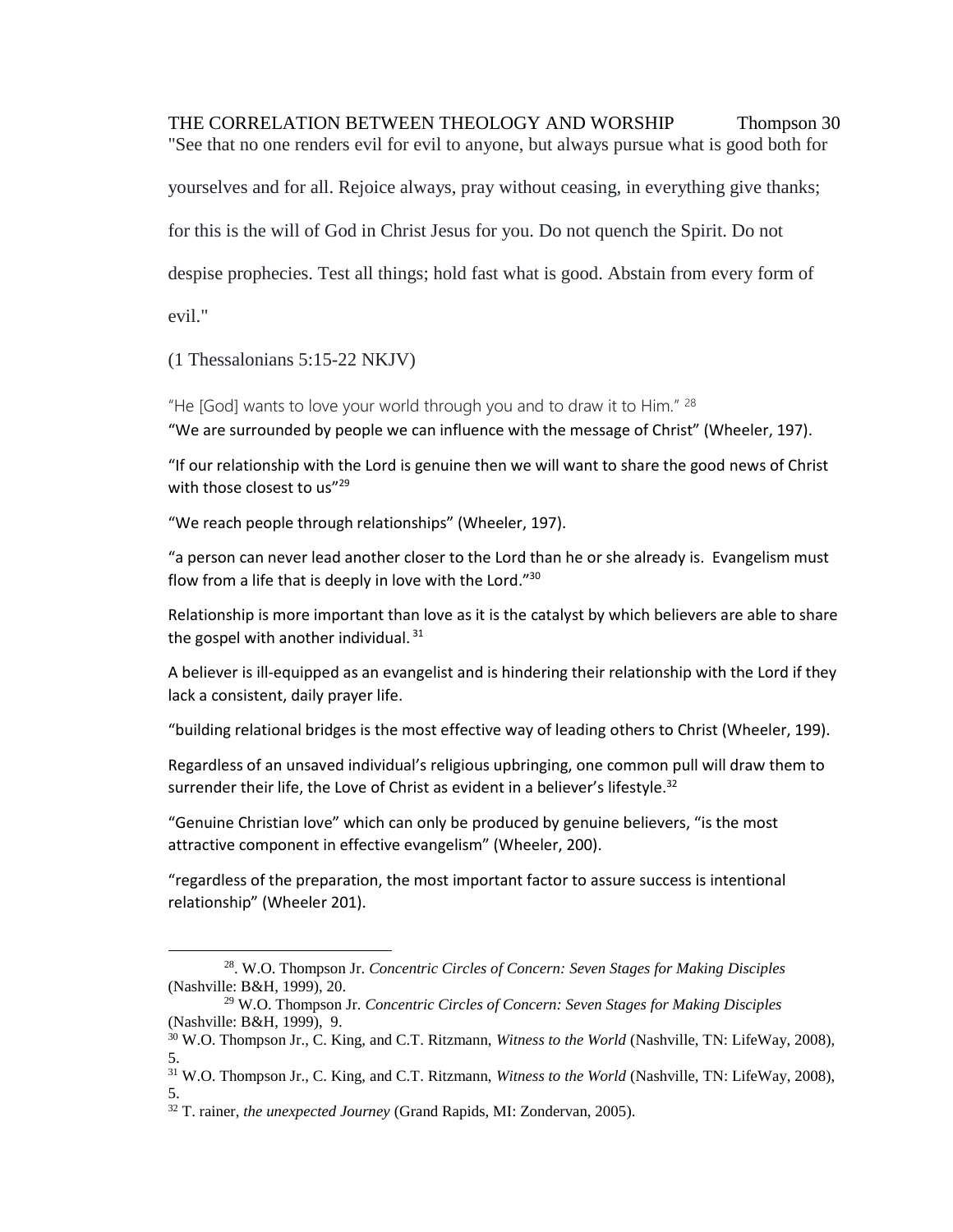## THE CORRELATION BETWEEN THEOLOGY AND WORSHIP Thompson 31 "Evangelism is a living example of biblical community" (Wheeler, 201).

When we evangelize to a particular religious group, it is important to "know what they believe" and, in addition, be able to know and communicate clearly what you believe (Wheeler, 209).

For if you remain completely silent at this time, relief and deliverance will arise for the Jews from another place...Yet who knows whether you have come to the kingdom for such a time as this (Esth 4:14).

"Christianity...is seeing value in, and loving and caring for, and reaching out to, and spending time with "the least of these."<sup>33</sup>

"Nothing will instill doctrine, life-lesson, principle, or skill into a person's mind more than having to teach it to someone else" (Gutierrez ,106).

"The fear of the Lord is the fear of straying from him." <https://www.desiringgod.org/articles/the-goodness-of-god-and-the-fear-of-god>

Fear of God means "To reverence Him, to HOno,r Him, to Exalt Him, to lift Him up, to hold Him in High regards, to Worship Him, and to hold Him in highest esteem. to obey Him, to acknowledge Him, His worthiness, to honor his position as creator and judge of all mankind." Dr. Charles Stanley-https://www.youtube.com/watch?v=F1mjcj3qYAU

« If you do not fear God you are ignorant about the most important thing in life and that is your relationship to Holy God and Who He Is." Dr. Charles Stanleyhttps://www.youtube.com/watch?v=F1mjcj3qYAU

"Life is about learning who God is"- Dr. Charles Stanley <https://www.youtube.com/watch?v=F1mjcj3qYAU>

"by the fear of the Lord one turns away from evil" (Prov. 16:6).

"fear the LORD, and turn away from evil. <sup>8</sup> It will be healing to your flesh<sup>[\[a\]](https://www.biblegateway.com/passage/?search=Proverbs+3%3A7-8&version=ESV#fen-ESV-16464a)</sup> and refreshment<sup>[\[b\]](https://www.biblegateway.com/passage/?search=Proverbs+3%3A7-8&version=ESV#fen-ESV-16464b)</sup> to your bones." (Proverbs 3:7b-8)

"The Fear of the Lord Leads to life"-Proverbs 19:23

We are not living if we live a life without God- Dr. Charles Stanley https://www.youtube.com/watch?v=F1mjcj3qYAU

Singing "is a form of worship" Worship is surrender to God-Francis Chan <https://www.youtube.com/watch?v=K7KeeM9lcgE>

"true worship is based on a right understanding of God's nature and it is a right valuing of God's worth... true worship is a valuing or a treasuring of God above all things... *True worship is a valuing or a treasuring of God above all things.* So the inner essence of worship is the response of the heart to the knowledge of the mind when the mind is rightly understanding God and the

<sup>33</sup> C. Swindoll, *Compassion* (Waco, TX: Word Books, 1984), 60.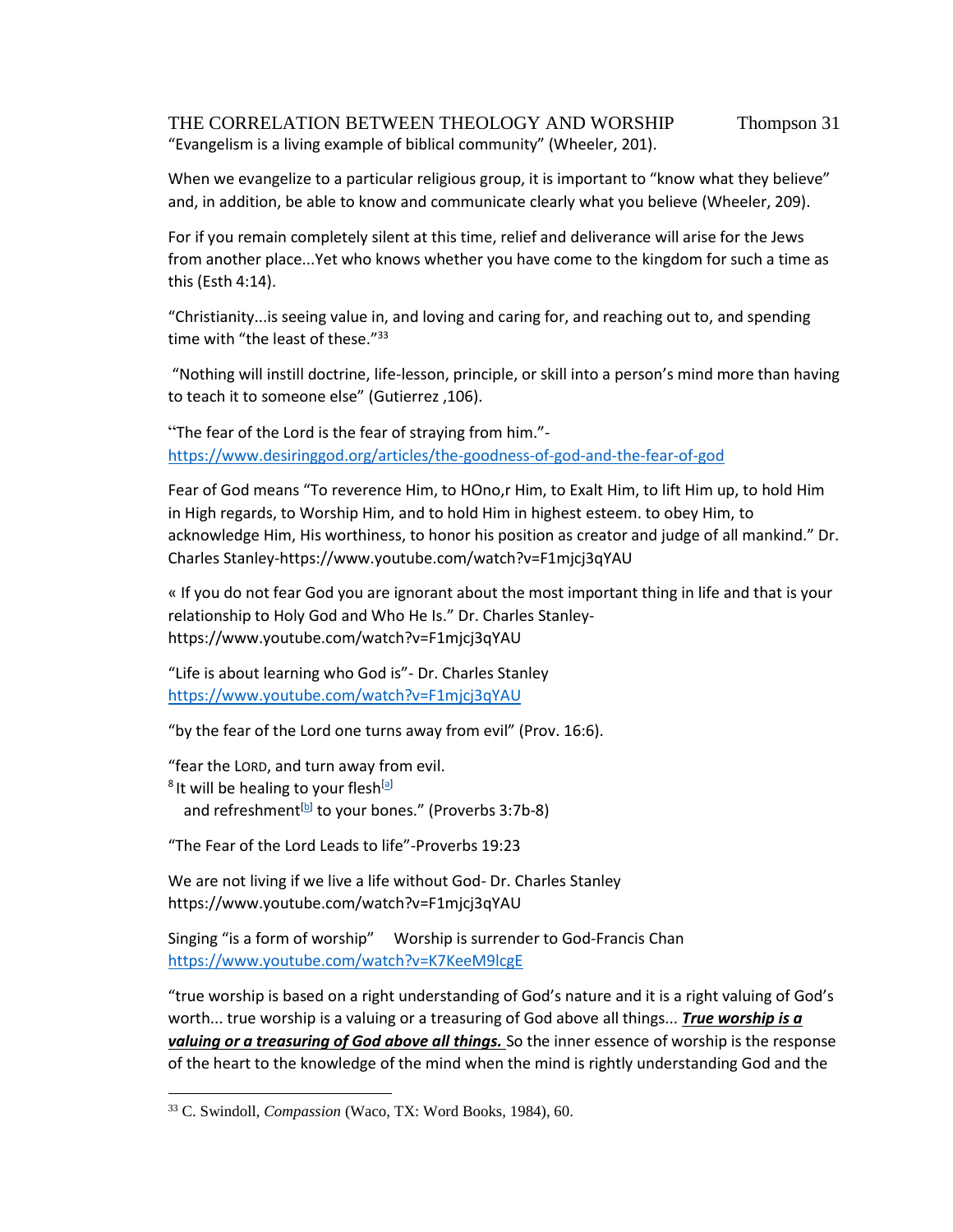THE CORRELATION BETWEEN THEOLOGY AND WORSHIP Thompson 32 heart is rightly valuing God.... worship was designed to do: put the supreme worth of God on display...worship is showing, displaying the worth of God."-John PIper <https://www.desiringgod.org/interviews/what-is-worship>

"If we worship an idol of our own creation, we are not really worshiping God."-John PIper <https://www.desiringgod.org/interviews/what-is-worship>

"." So all of our bodily life done in love for other and in reliance upon God display the worth of God above all things and make us worshipers in our daily life." -John PIper <https://www.desiringgod.org/interviews/what-is-worship>

"So, here is my summary: The inner essence of worship is to know God truly and then respond from the heart to that knowledge by valuing God, treasuring God, prizing God, enjoying God, being satisfied with God above all earthly things. And then that deep, restful, joyful satisfaction in God overflows in demonstrable acts of praise from the lips and demonstrable acts of love in serving others for the sake of Christ." -John PIper

<https://www.desiringgod.org/interviews/what-is-worship>

"If you can't worship Him on Monday you didn't worship Him on Sunday. If you don't worship Him on Saturday you are not in very good shape to worship Him on Sunday." (*Tozer on Worship and Entertainment, 9, 24)*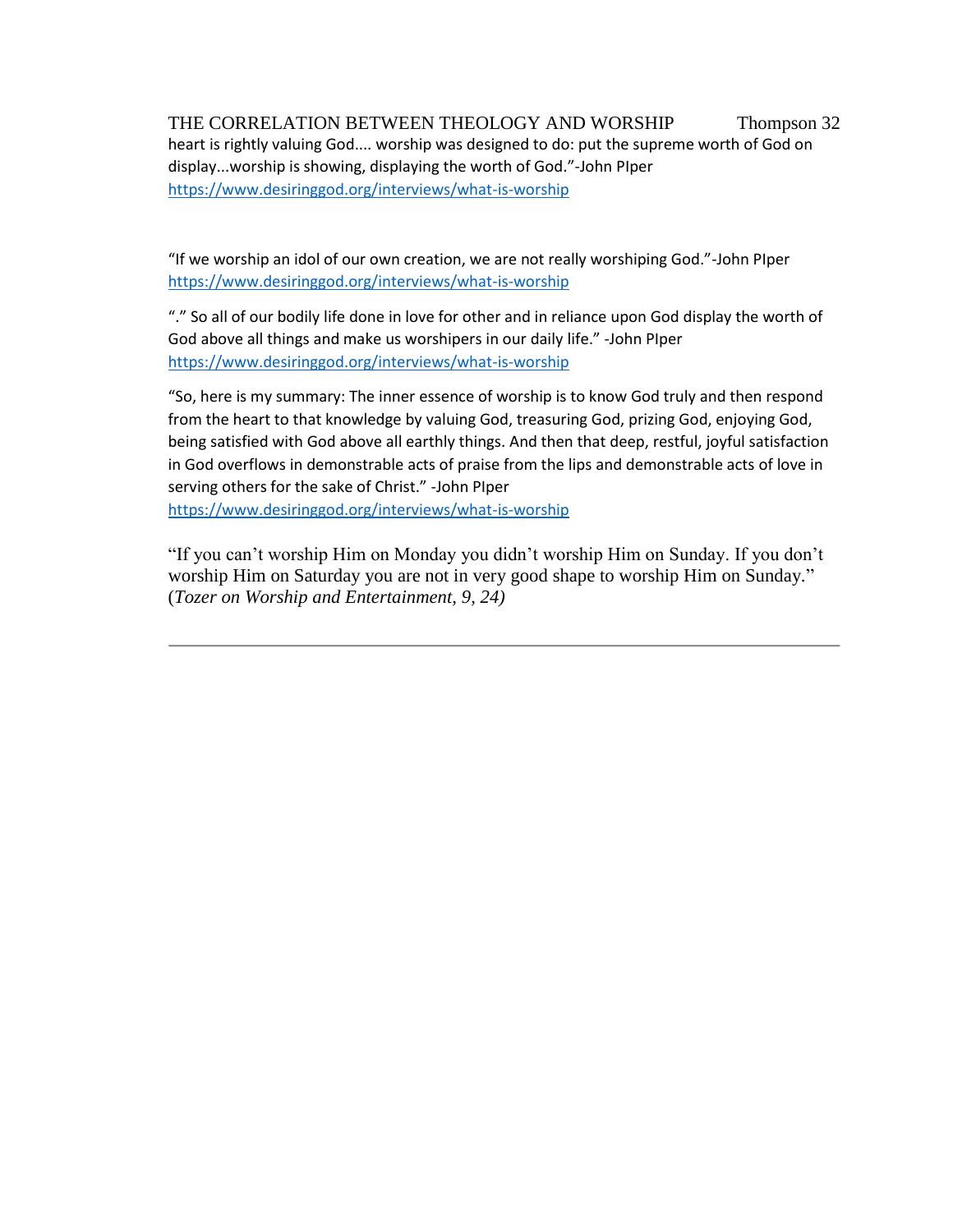## THE CORRELATION BETWEEN THEOLOGY AND WORSHIP Thompson 33 Bibliography

- Akin, Daniel L. David P. Nelson, and Peter R. Schemm. *A Theology for the Church*. Nashville, TN: B & H Academic, 2007.
- Billingsley, Charles. *"Character and Integrity."* Lecture, Leadership, Philosophy, Music & Organization , Liberty University, Lynchburg, October 25, 2016.
- Carson, D. A. *Worship by the Book*. Grand Rapids, MI: Zondervan, 2002.
- Chafer, Lewis Sperry. *Major Bible Themes: 52Vital Doctrines of the Scriptures Simplified and Explained.* Grand Rapids, MI: Zondervan Publishing House, 1974.
- *Cultural and Historical Background of the New Testament.* Performed by Dr. Martin Sheldon. 2013.
- Damon, Mindy, Katherine Morehouse, Stephen Muller, and Vernon M. Whaley. *Music, Art, Worship and Culture Class Notes*. Massachusetts: Academx Publishing Services, Inc. 2014.
- Earley, Dave, and David Wheeler. *Evangelism Is…: How to Share Jesus with Passion and Confidence.* B & H Publishing Group, 2014.
- Etzel, Gabriel, and R. N. Small. *Everyday Theology.* Nashville, Tennessee: B&H Academic, 2016.
- Erickson, Millard J. *Introducing Christian Doctrine.* Third. Edited by L. Arnold Hustad. Grand Rapids, Michigan: Baker Academic, 2015.
- Gutierrez, Ben (2012). *The Call: Know Personally. Live Passionately.* (Bel Air: Academx)
- Kauflin, Bob. Worship matters leading others to encounter the greatness of God. Wheaton, Ill: Crossway Books, 2008.
- Lewis, C. S. *Mere Christianity*. New York, New York: HarperCollins Publishers, 1980.
- Lewis, C. S. *The Great Divorce*. London: Collins, 2012.
- Matthews, N. Troy, Dr. *Biblical Worldview II: Applying A Biblical Worldview*. Sagamore Beach, Massachusetts: Academx Publishing Services, 2013.
- Owens, Ron. *Return to Worship: A God-Centered Approach.* Nashville, Tennessee: Broadman & Holman Publishers, 1999.
- Packer, J. I. *Knowing God*. London: Hodder & Stoughton, 2013.